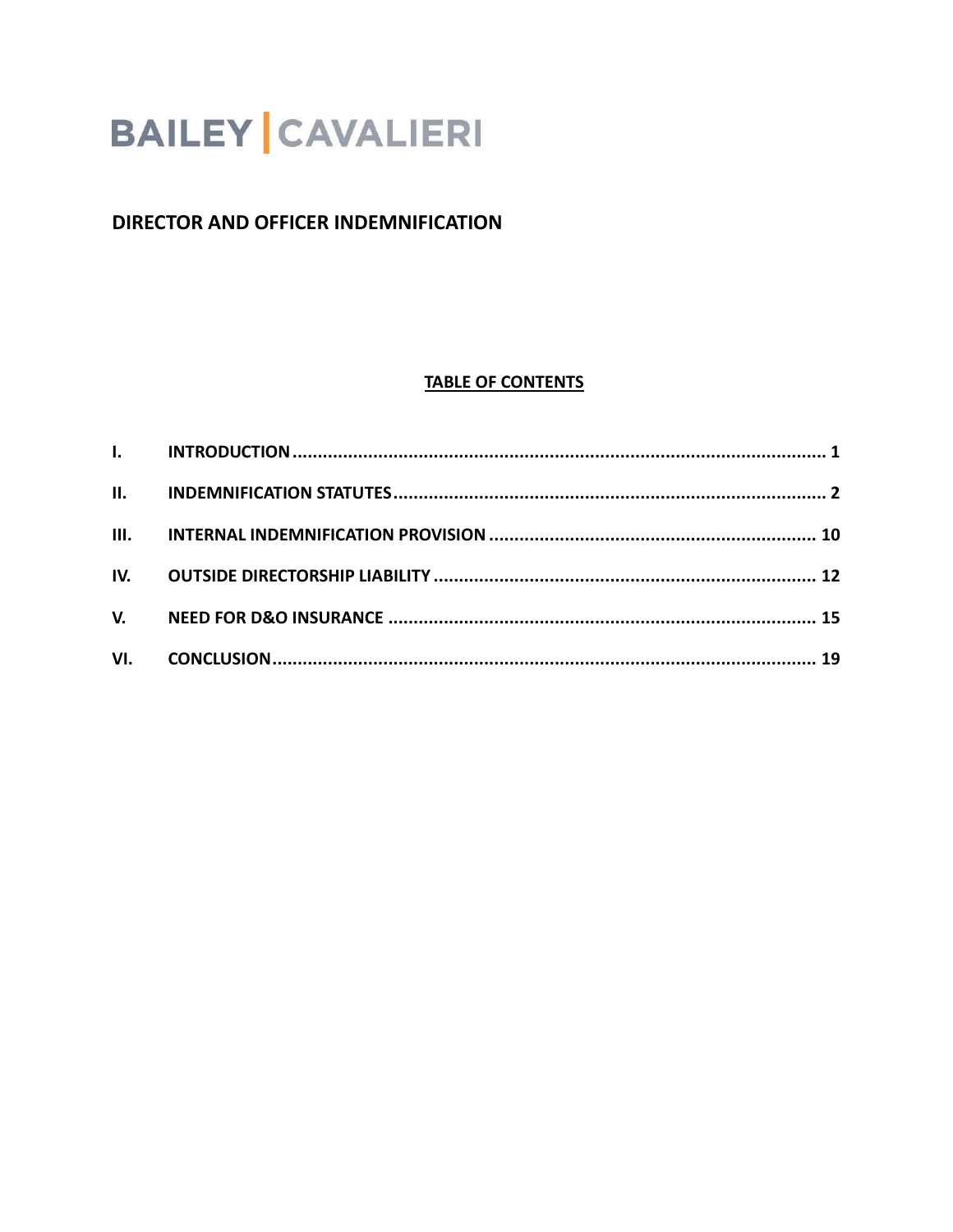#### I. INTRODUCTION

- A. Historically, there was considerable doubt whether a corporation could financially protect its directors and officers from personal liability. Some early authority indicated that corporate expenditures for purpose of D&O indemnification and insurance were ultra vires because such payments were not considered to be directly for the benefit of the corporation itself. See, e.g., New York Drydock v. McCollum, 173 Misc. 106, 16 N.Y.S.2d 844 (S.Ct., 1939); Bailey v. Bush Terminal Co., 293 N.Y. 735, 56 N.E.2d 739 (1944), Aff'g 267 App. Div. 899, 48 N.Y.S.2d 324 (1st Dept., 1944), aff'g 46 N.Y.S.2d 877 (S.Ct., 1943).
	- 1. Other courts recognized that indemnification and reimbursement was permissible and consistent with public policy because such protection encourages sound corporate management, which was viewed as a prerequisite to responsible corporate activity. See, e.g., In re E.C. Warner Co., 232 Minn. 207, 45 N.W.2d 388 (1950). Cf. Solimine v. Hollander, 129 N.J. Eq. 264, 19 A.2d 344 (1941).
- B. These early decisions resulted in enactment of statutes permitting or requiring indemnification in all states and, in most instances, authorizing corporations to purchase D&O insurance.
	- 1. When enacting these indemnification statutes, the state legislatures sought to balance two conflicting interests. On the one hand, they recognized the need to punish unfaithful fiduciaries, thereby creating a deterrence to improper conduct. On the other, they wished to provide protection for aggressive corporate managers willing to undertake good faith risks in the search for profits.
	- 2. Most states accomplished this balancing of interest by crafting indemnification statutes which permit financial protection if the director's or officer's actions satisfied stated standards of conduct.
- C. Because these indemnification statutes were enacted many years ago and virtually all corporations mandate indemnification consistent with those statutes in their internal corporate documents, most corporations and their risk managers today largely ignore indemnification issues when evaluating and structuring a risk management program for directors and officers. This apparently is based upon the naive assumption that the indemnification protection is adequate notwithstanding recent statutory amendments and case law and new state-of-the-art indemnification concepts.
	- 1. When evaluating the adequacy of a company's current indemnification protection, one must identify the criteria to be used in that evaluation. The broader and more protective the provision, the greater the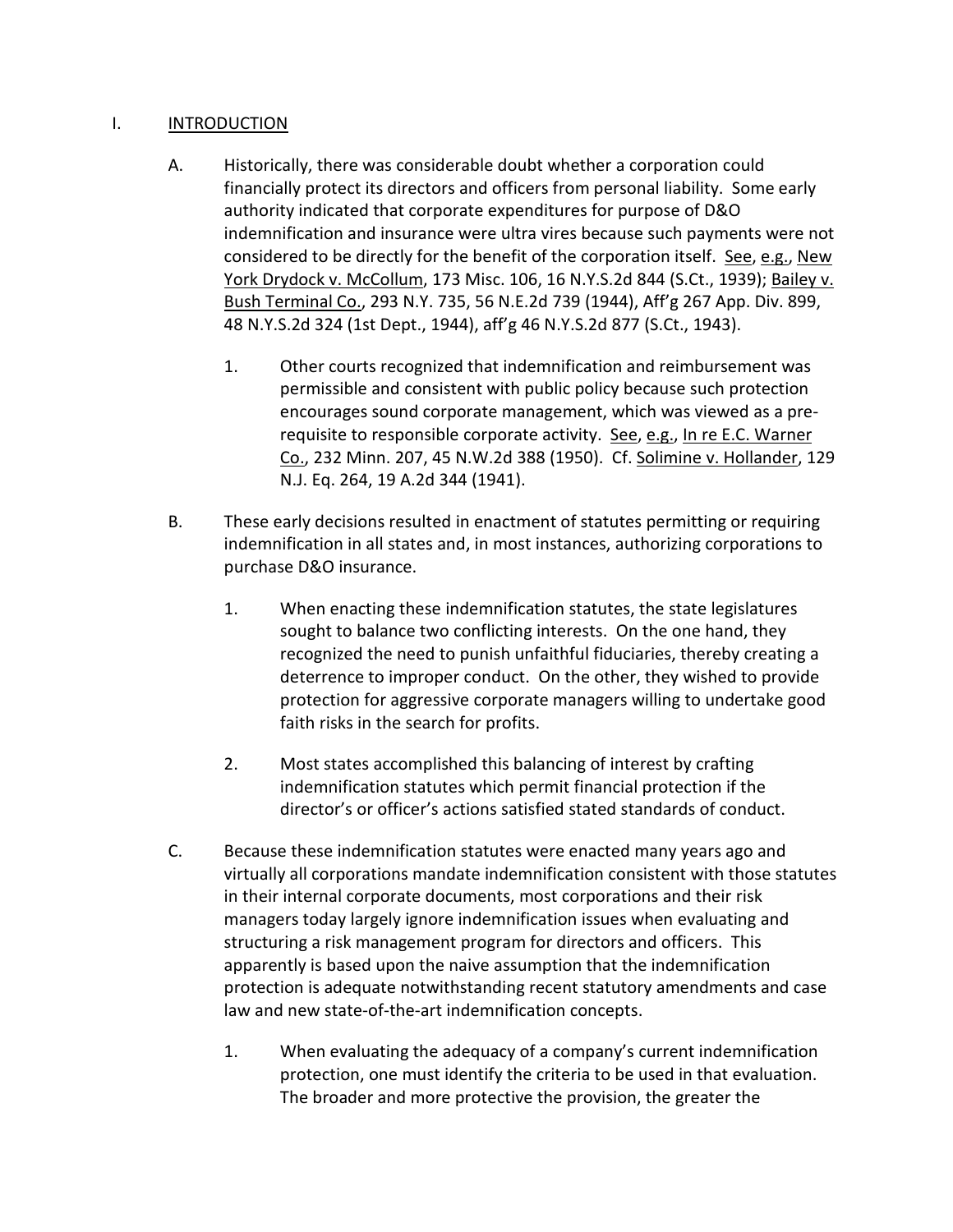corporation's potential liability to its directors and officers for indemnification reimbursement. Although most corporate managers wish to afford the maximum protection available to the directors and officers (thereby creating the maximum potential corporate liability), even that decision should be periodically re-evaluated.

#### II. INDEMNIFICATION STATUTES

A. Each state has designed its own unique indemnification statute, which is typically contained within the state's corporation laws. Although the discussion below primarily summarizes the Delaware indemnification statute (Section 145, Delaware General Corporation Law), we have also included information regarding the Ohio indemnification statute. (O.R.C. Ann. § 1701.13)

## B. Scope of Indemnification

- 1. Permissive/Mandatory. Except as noted below, the Delaware and Ohio indemnification statutes merely permit a corporation to indemnify certain protected persons for certain loss or expenses actually and reasonably incurred in connection with a claim. The corporation is obligated by statute to indemnify for expenses incurred if the person has been successful on the merits or otherwise in defense of the claims against the person. (Section 145(c), Delaware; § 1701.13(E)(3), Ohio).
	- a. Because the statutes are primarily permissive only, a director and officer is not entitled to indemnification unless the corporation's certificate of incorporation, by-laws or other internal document mandates the indemnification.
	- b. The relatively limited mandatory indemnification created by Section 145(c) of the Delaware statute can be triggered while the underlying lawsuit against the D&O is still pending if the complaint alleges facts sufficient to permit a court to presume no D&O liability. Dunham v. Brick, 1993 Conn. Super. LEXIS 80 (Conn. Sup. Ct., Middlesex, Jan. 11, 1993) (complaint alleged reliance by the defendant D&Os upon the advice of accountants and therefore court presumed for purposes of indemnification that the D&O had no liability.) However, the statutory mandatory indemnification is not available simply because the corporation rather than the D&Os pay the settlement amount. Waltuch v. Conticommodity Services, Inc., 88 F. 3d 87 (2d Cir. 1996).
	- c. The mandatory defense cost indemnification under the statute may be triggered when the underlying action is settled and the settlement agreement contains a denial of liability by the director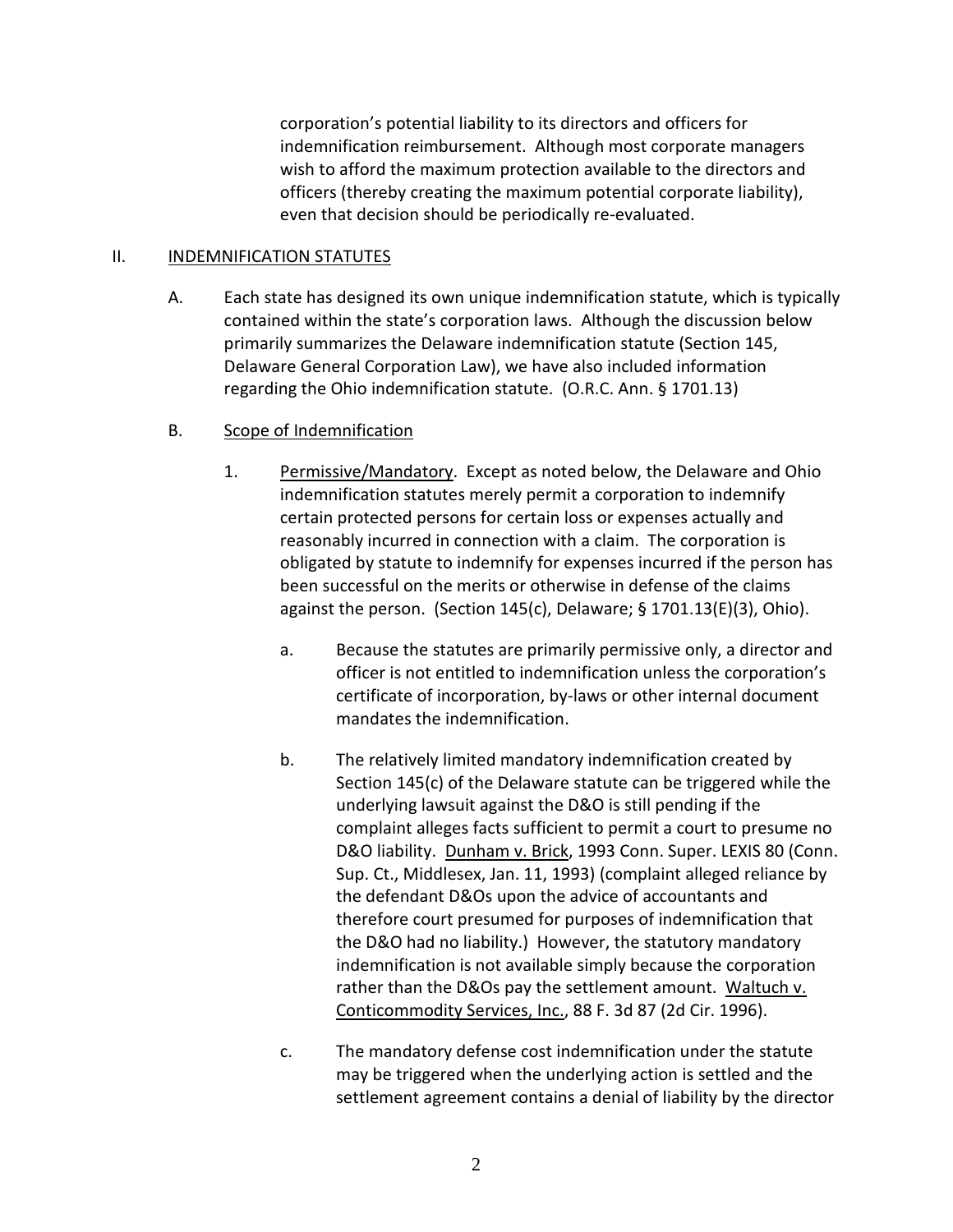defendants. Safeway Stores, Inc. v. National Union Fire Ins. Co., 1995 WL 497645 (9th Cir. Aug. 23, 1995).

- d. Similarly, if a case is settled with the company paying the settlement amount and the defendant D&O being released, the defendant D&O may be entitled to mandatory indemnification for his defense costs because he was "successful" in resolving the lawsuit without paying anything personally. Waltuch v. Conticommodity Services, 88 F.3d 87 (2d Cir. 1996); Mollfulleda v. A1 Phillips, 1996 WL 89215 (N.D. Ill. Feb. 27, 1996). Other cases have held a settlement does not trigger the mandatory indemnification provision. Dalany v. American Pacific Holding Corp., 50 Cal. Rptr. 2d 13 (Calf. App., Feb. 14, 1996); In re Landmark Land Co. of California, 76 F.3d 553 (4th Cir. 1996); Raychem, Inc. v. Federal Insurance Co., 853 F. Supp. 1170 (C.D. Calf. 1995).
- 2. Protected Persons. The statutes permit indemnification of any person who was or is a party or is threatened to be made a party to any threatened, pending or completed action, suit or proceeding, whether civil, criminal, administrative or investigative, by reason of the fact that he is or was a director, officer, employee or agent of the corporation. (Section 145(a) and (b), Delaware; § 1701.13(E)(1), Ohio).
	- a. Because the statute applies to a D&O who is made a "party" to a proceeding, the Delaware Supreme Court has ruled that indemnification is not limited to defendants. Rather, indemnification is available regardless of the D&O's role in the litigation, including as a plaintiff, intervenor or amicus curiae. Hibbert v. Hollywood Park, Inc., 457 A.2d 339 (Del. 1983). However, in Shearin v. E.F. Hutton Group, Inc., 1994 Del. Ch. LEXIS 69 (Del. Ch. June 7, 1994), the court ruled that an officer who initiates a lawsuit is entitled to indemnification only if the lawsuit is brought as part of the officer's duties to the corporation or its shareholders. Thus, the officer was not entitled to indemnification for costs incurred in prosecuting a wrongful termination suit against the company. Accord, Augat, Inc. v. Collier, 1996 WL 110076 (D. Mass. Feb. 8, 1996).
	- b. Courts have similarly interpreted broadly the requisite capacity in which an individual must participate in the proceeding in order to trigger the indemnification statute. In Heffernan v. Pacific Dunlop GNB Corp., 1992 U.S. App. LEXIS 12595 (7th Cir., June 5, 1992), the court ruled that the Delaware indemnification statute applies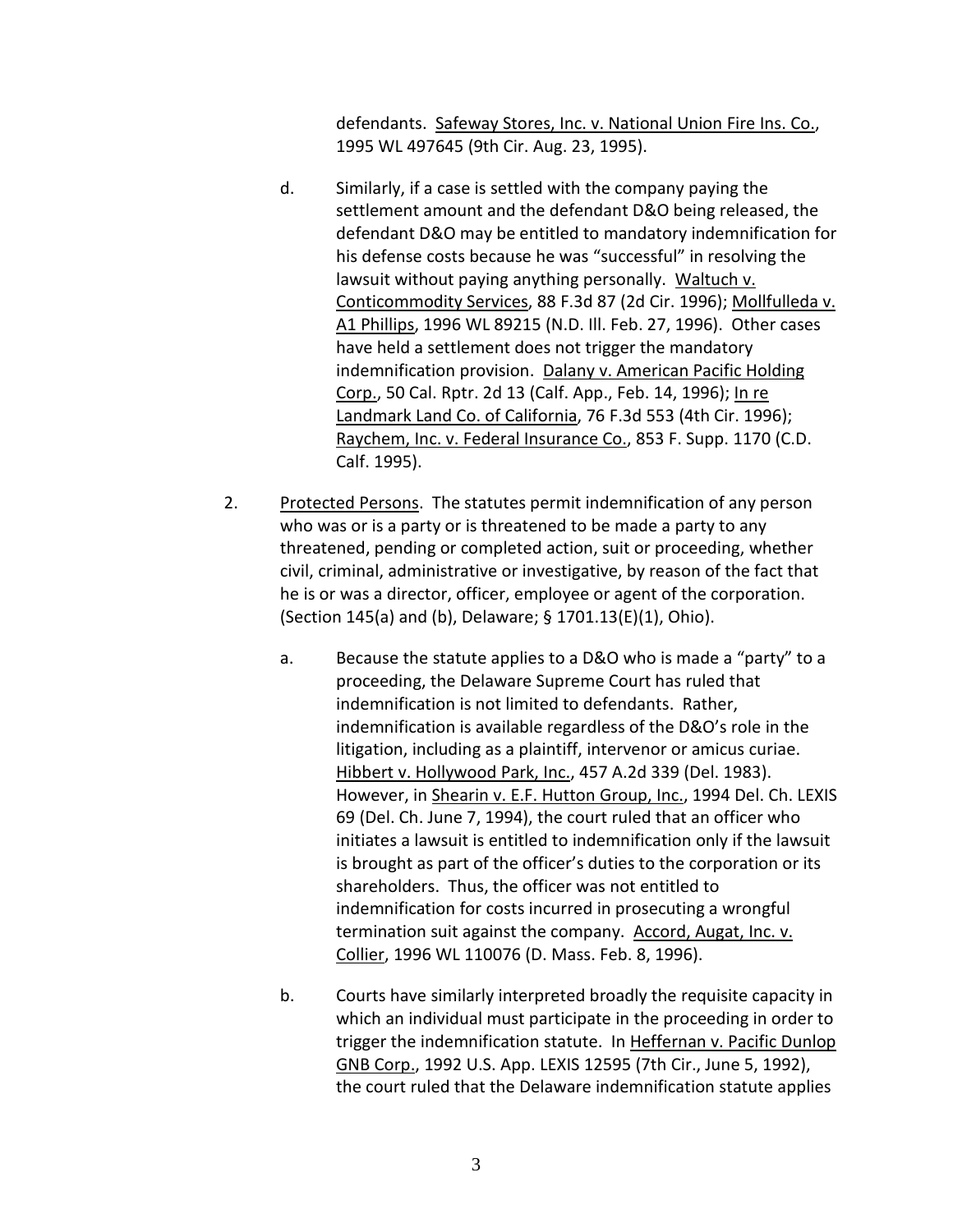to suits against directors and officers both in their official capacity or if the suit arises more tangentially from his role, position or status as a director. In that case, a former director and shareholder of a company was sued for failure to disclose material information when he sold his stock in the company to another corporation. Although he was sued in his capacity as a shareholder (which would not alone trigger indemnification), the court permitted an indemnification claim against the corporation to proceed since his status as a director put him in a position where, in performance of his duties as a director, he either learned or should have learned of the material information which he did not disclose to the purchaser when he sold his stock. See also, Barry v. Barry, 824 F.Supp. 178 (D.Minn. 1973) aff'd., 28 F. 3d 848 (8th Cir. 1994); U.S. v. Lowe, 29 F. 3d 1005 (5th Cir. 1994), Kapoor v. Fujisawa Pharmaceutical Co., 1994 Del. Super. LEXIS 233 (May 10, 1994); Augat, Inc. v. Collier, 1996 WL 110076 (D. Mass. Feb. 8, 1996).

- c. For purposes of the indemnification statute, a company's independent accounting firm may be an "agent" of the company. APSB Bancorp v. Thornton Grant, 26 Cal. App. 4th 926 (Cal.App. 1994).
- 3. Standard of Conduct. The Delaware and Ohio statutes permit indemnification only if the person acted in good faith and in a manner he reasonably believed to be in or not opposed to the best interest of the corporation. With respect to any criminal proceeding, the person must also have had no reasonable cause to believe his conduct was unlawful. The termination of any proceeding by judgment, order, settlement, conviction or upon a plea of nolo contendere does not alone create a presumption that the person's conduct did not satisfy this standard. (Section 145(a) and (b), Delaware; § 1701.13(E)(1), Ohio).
	- a. A corporation may be required to indemnify an officer who pleads guilty a criminal charge. Maiss v. Bally Gaming International, 1996 WL 732530 (E.D. La. Dec. 12, 1996).
	- b. The "best interest of corporation" standard is not met if the D&O conduct is only for personal benefit. Bensen v. American Ultramar Ltd., 1996 WL 435039 (SDNY, Aug. 2, 1996); Boston Children's Heart Foundation, Inc. v. Nodal-Ginard, 73 F.3d 429 (1st Cir. 1996).
	- c. The "good faith" standard may be satisfied even if the defendant D&O pays a civil penalty assessed by a regulator if the payment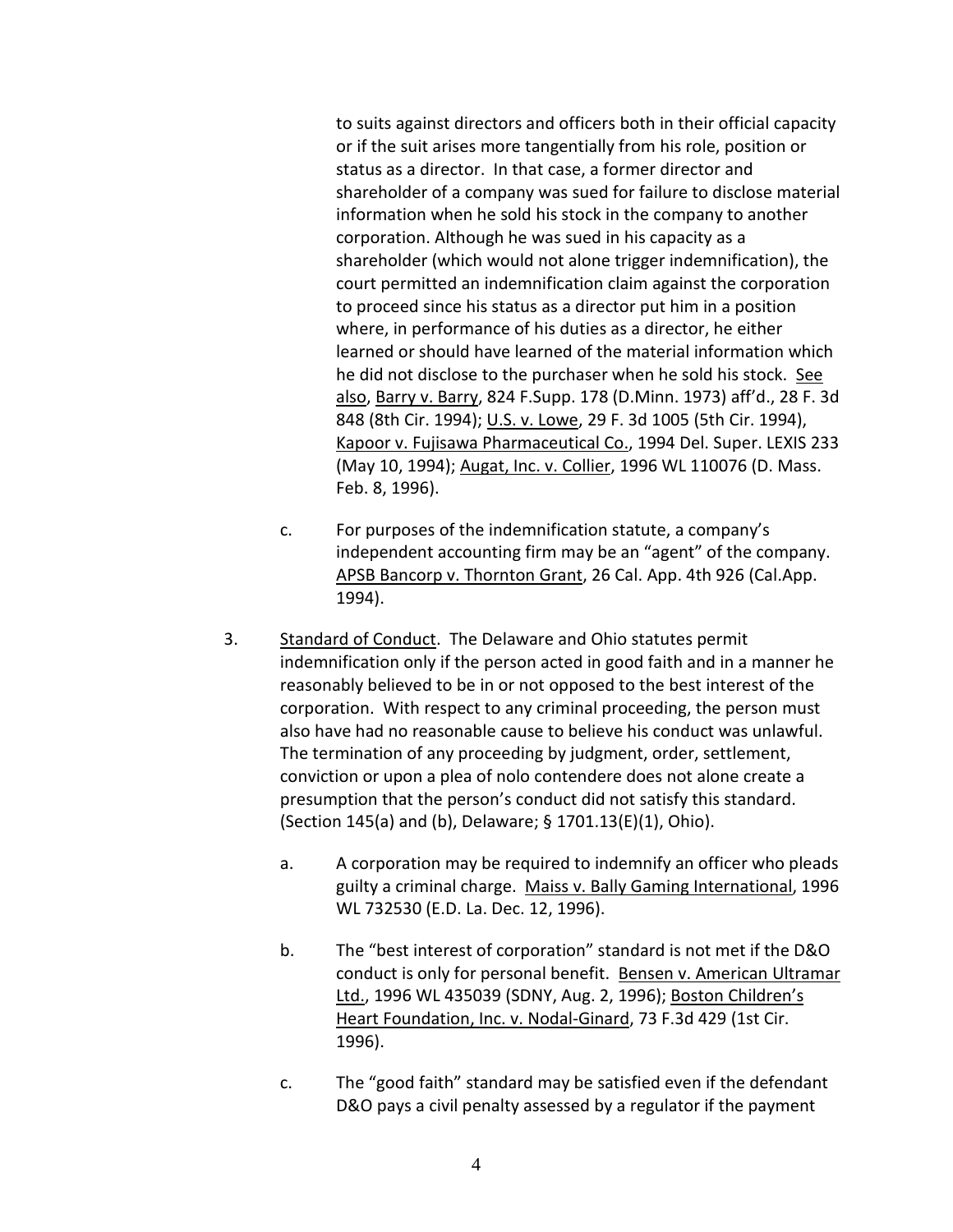was pursuant to a settlement and therefore no finding of bad faith occurred. Commodity Futures Trading Commission v. Richards, 1996 WL 199729 (N.D. Ill. April 23, 1996).

- 4. Indemnifiable Loss. In any proceeding other than one by or in the right of the corporation, the corporation is permitted to indemnify expenses (including attorneys' fees), judgments, fines and amounts paid in settlement actually and reasonably incurred by the indemnified person in connection with the proceeding. (Section 145(a), Delaware; § 1701.13(E)(2), Ohio).
	- a. However, in order to avoid a circular and meaningless result, the Delaware and Ohio statutes permit indemnification of only expenses (not judgments or amounts paid in settlements) in proceedings brought by or in the right of the corporation, including most notably shareholder derivative suits. Even as to the expenses, no indemnification is permitted if the indemnified person is adjudged to be liable to the corporation unless and only to the extent that a court determines that despite the adjudication but in view of all the circumstances, such person is fairly and reasonably entitled to indemnity for the expenses. (Section 145(b), Delaware; § 1701.13(E)(2)(a), Ohio).
	- b. Indemnification in any type of proceeding is available only if and to the extent the person is obligated to pay the amount for which indemnification is sought. If the person has no personal liability, there is nothing to indemnify. See, In the Matter of Liquidation of WMBIC Indemnity Corp., 1993 Wisc. App. LEXIS 318 (Mar. 18, 1993). But see, Chamison v. Healthtrust, Inc., No. 15904 (Del. Ch. Ct. Jan. 12, 1999.) (Even though D&O suffered no loss because defense costs were paid, action could be brought for contribution by indemnitor against alleged co-indemnitor). If a corporation simply agrees to forego money it is otherwise entitled to receive in exchange for release of claims against D&O's or if a corporation simply agrees to release its claim against D&O's, the corporation incurs a direct loss but not an indemnified D&O loss. First State Underwriters Agency of New England Reinsurance Corporation v. Public Utility District, 1994 U.S. App. LEXIS 31307 (9th Cir. 1994).
- C. Indemnification Procedures. Permissive indemnification must be authorized on a case-by-case basis, upon a determination that indemnification is proper in the circumstances because the person has met the applicable standard of conduct. The determination must be made by one of the following: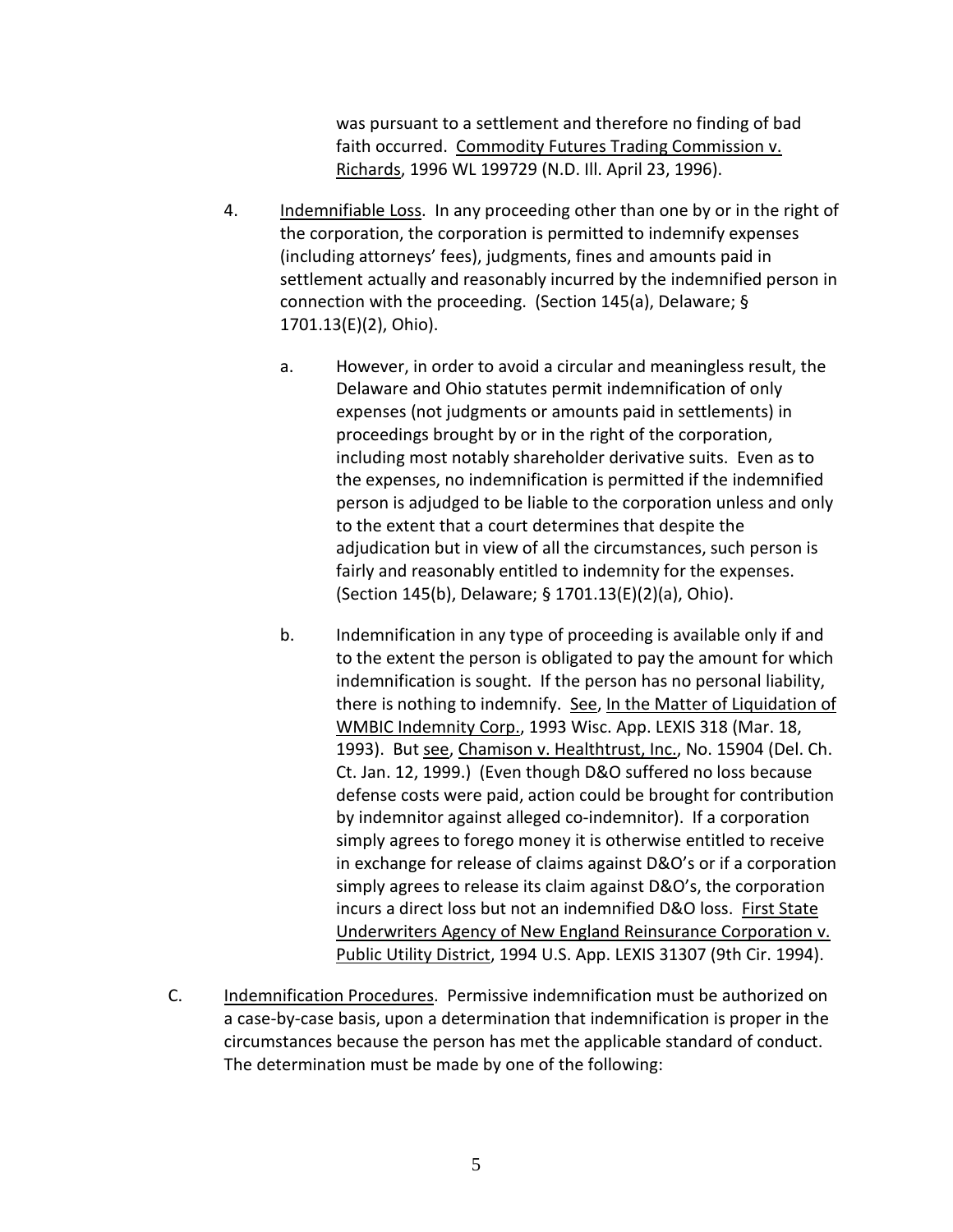- 1. By the Board of Directors by a majority vote of a quorum consisting of directors who are not parties to the proceedings;
- 2. If such a quorum of the Board is not obtainable or even if obtainable a quorum of disinterested directors so directs, by independent legal counsel in a written opinion; or
- 3. By a majority vote of all stockholders.

If corporations do not conform to the proper procedure in approving indemnification by failing to make the necessary determination as to whether the standard of conduct was satisfied, no indemnification is permitted. In re P.J. Keating Company, 180 B.R. 18 (Bankr. D.Mass. 1995). In that situation, coverage under the corporate reimbursement insuring clause of the D&O insurance policy may be jeopardized. See, e.g., MacMillan, Inc. v. Federal Ins. Co., 741 F. Supp. 1079 (S.D.N.Y. 1990); Atlantic Permanent Federal Savings & Loan Assoc. v. American Casualty Co., 839 F.2d 212 (4th Cir. 1988); Waldoboro Bank v. American Casualty Co., 775 F. Supp. 432 (D. Maine 1991).

a. A court can make its own independent determination whether the standard of conduct was met, regardless of the determination by the directors or stockholders. Heffernan v. Pacific Dunlop GNB Corp., 1993 U.S. Dist. LEXIS 5 (N.D. Ill., Jan. 5, 1993); Waltuch v. Conticommodity Services, Inc., 833 F. Supp. 302 (S.D.N.Y. 1993).

If the disinterested directors deny indemnification, the person seeking the indemnification may seek to judicially enforce the indemnification rights by asserting a claim against the corporation, but may not assert a claim against the disinterested directors. The indemnification claim is based in contract, not tort, and therefore may be made only against the corporation. Pope v. American Airlines, Inc., 1993 U.S. Dist. LEXIS 8896 (N.D. Ill. June 30, 1993), 1994 U.S. Dist. LEXIS 1849 (N.D. Ill. Feb. 22, 1994).

- a. In determining the indemnification rights of a defendant D&O, the court's analysis is not limited to the allegations in the four-corners of the complaint against the D&O's. Grove v. Daniel Valve Company, 1994 Tex. App. LEXIS 484 (Tx. App. Mar. 10, 1994); U.S. v. Lowe, 29 F.3d 1005 (5th Cir. 1994).
- b. If a court determines that indemnification or advancement was improperly denied, the claimant may be able to recover reasonable fees and expenses incurred by the claimant in enforcing his or her indemnification rights. Lipson v. Supercuts, Inc., Civil Action No. 15074 (Del. Ch. Ct., Dec. 10, 1996); Mitrano v.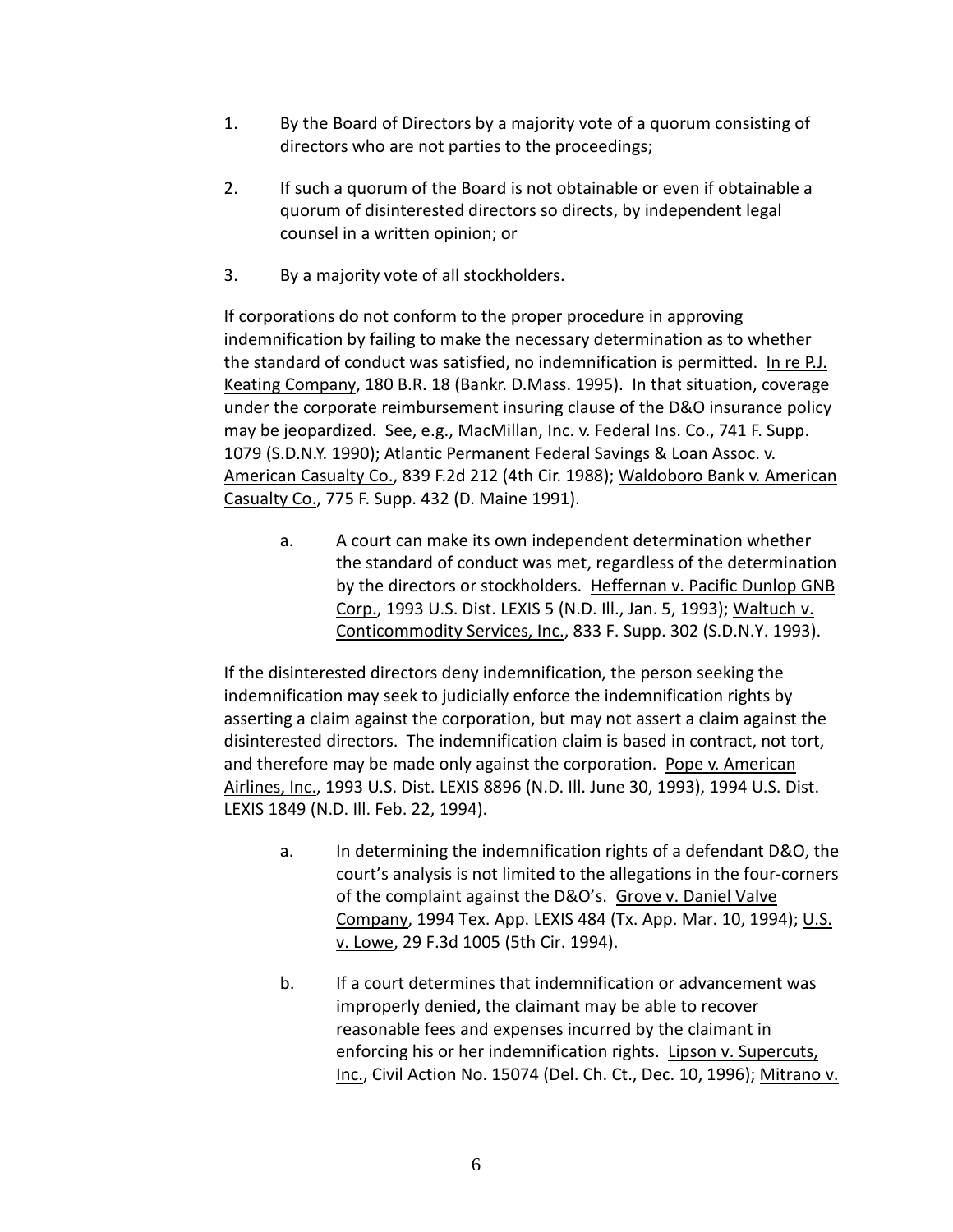Total Pharmaceutical Care, Inc., 1996 WL 44703 (Mass. 1st Cir., Feb. 9, 1996).

D. Advancement. Because the requisite determination as to whether the applicable standard of conduct was satisfied typically cannot be made until the end of the proceeding against the indemnified person, the Delaware and Ohio statutes permit a corporation to pay in advance of the final disposition of a proceeding expenses incurred by an officer or director in defending the proceeding. Such advancement is authorized only if the indemnified person submits to the corporation a written undertaking to repay the amounts advanced if it should ultimately be determined that he is not entitled to be indemnified by the corporation. (Section 145(e), Delaware; § 1701.13(E)(5), Ohio).

Further, under § 1701.13(E)(5)(a), an Ohio corporation is in most cases required to advance expenses to a director so long as that director agrees (i) to repay such advancements if it is proved by clear and convincing evidence that his or her actions or failure to act involved an act or omission undertaken with deliberate intent to cause injury to the corporation or was undertaken with reckless disregard for the best interests of the corporation; and (ii) to cooperate with the corporation concerning the action, suit, or proceeding. This provision is selfeffectuating and does not require shareholder approval. (Shareholders may vote to "opt-out" of this statute by including a provision in the corporation's articles of incorporation or code of regulations that specifically states that the provisions of § 1701.13(E)(5)(a) do not apply to the corporation.)

- 1. "Advancement" is legally distinct from "indemnification". Neal v. Neumann Medical Center, 1995 WL 680917 (Pa. Cmwlth. 1995). If an internal indemnification provision mandates only "indemnification", no advancement is required. Advanced Mining Systems v. Frickle, 1992 W.L. 187615 (Del. Ch., July 4, 1992).
- 2. The right to advancement of expenses can be much broader than the right to indemnification. In Citadel Holding Corporation v. Roven, 603 A.2d 811 (Del. 1992), the Delaware Supreme Court interpreted an indemnification agreement as requiring the corporation to advance expenses incurred by a director who was sued by his corporation for violations of Section 16(b) of the Securities Exchange Act of 1934 (i.e. short-swing profit prohibition) even though that indemnification agreement clearly prohibited indemnification of any liability or expense relating to a Section 16(b) claim, whether or not successful. The Court required the corporation to advance the defense costs even though ultimate indemnification was clearly not permitted and to seek repayment from the director of those advanced costs at the conclusion of the litigation. The Court further ruled that the corporation was obligated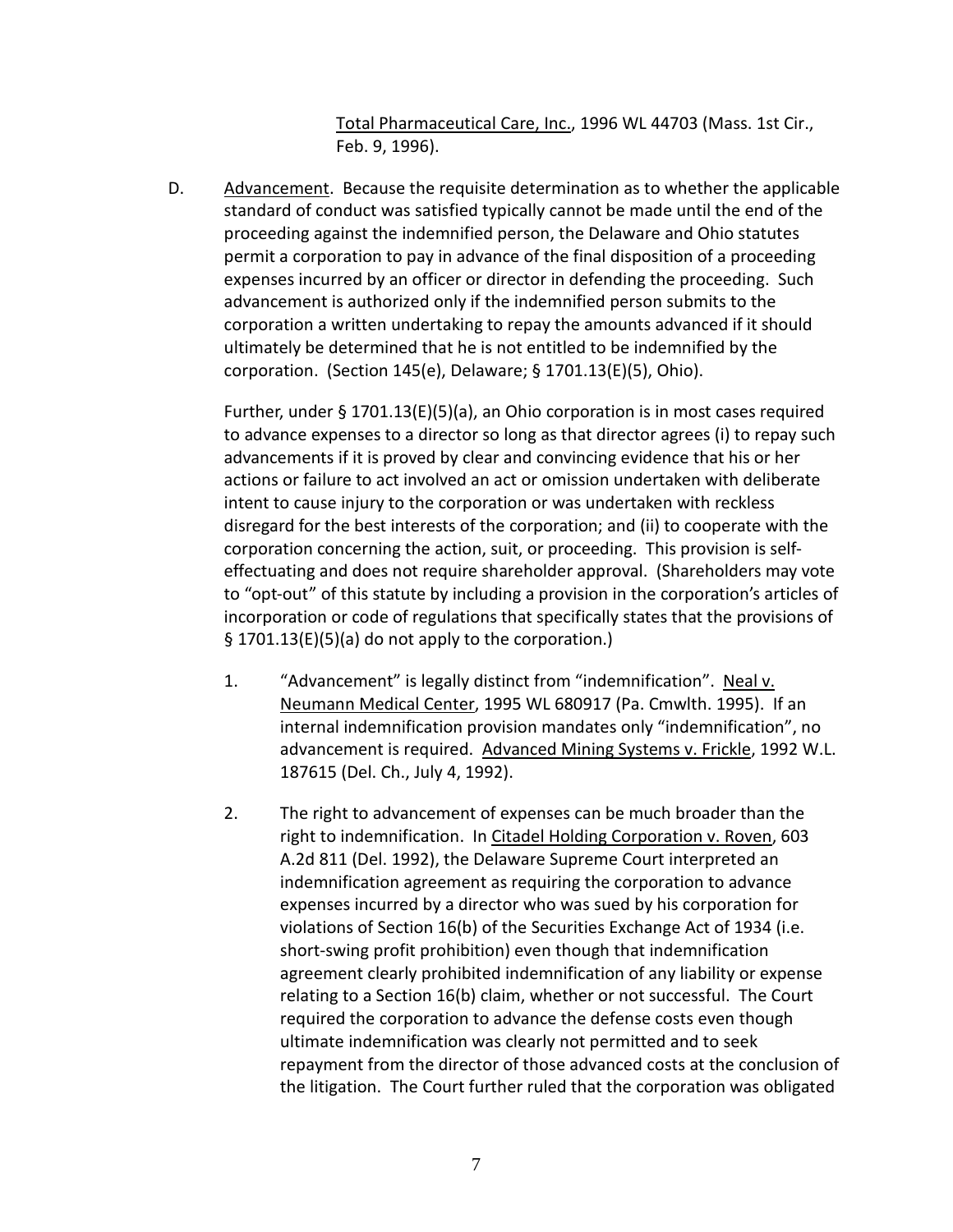to advance not only the expenses incurred in defending the Section 16(b) claim, but also the expenses incurred in prosecuting a counterclaim against the corporation arising from the same matters as alleged in the original complaint by the corporation. The Court considered this counterclaim as an affirmative defense which triggers the advancement obligation. See also, Megeath v. PLM International, Inc., Case No. 930369 (Cal. Sup. Ct. San Fran., Mar. 18, 1992); Lipson v. Supercuts, Inc., Civil Action No. 15074 (Del. Ch. Ct., Dec. 10, 1996); Neal v. Neumann Medical Center, 667 A.2d 479 (Pa. 1995).

- 3. In other respects, the right of advancement may be narrower than the right of indemnification. For example, unlike indemnification provisions (which require satisfaction of a standard of conduct), a mandatory by-law advancement provision is subject to the directors' duty of care. Therefore, in one case the court denied advancement of legal expenses to bank officials charged with racketeering activities and securities law violations notwithstanding a mandatory by-law advancement provision. Fidelity Federal Savings & Loan v. Felicetti, Case No. 92-0643 (E.D.Pa., Aug. 5, 1993);
	- a. The directors' duty of loyalty, though, typically does not impair approval of defense costs advancement if the statutory advancement procedures are followed. Therefore, the decision to advance need not be made by disinterested directors. Sevico Corporation International v. H.M. Patterson & Son, Inc., 434 S.E.2d 455 (Ga. 1993).
- 4. A by-law advancement provision is not invalid because it permits advancement with respect to federal securities law claims or because it does not include a "good faith" or "best interest" standard. Heffernan v. Pacific Dunlop GNB Corp., 1993 U.S. Dist. LEXIS 5 (Jan. 5, 1993).
- 5. In order to qualify for advancement of expenses, a defendant D&O need not show a probability of success on the merits. Ridder v. Cityfed Financial Corp., 47 F.3d 85 (3d Cir. 1995) (right to receive advancement not dependent upon merits of claims against D&O); Neal v. Neumann Medical Center, 1995 WL 680917 (Pa. Cmwlth. 1995); Sequa Corporation v. Gelmin, 1993 U.S. Dist. LEXIS 10005 (S.D.N.Y., July 21, 1993).
- 6. A defendant D&O need not post a bond or otherwise secure his undertaking to repay the advanced expenses if he is ultimately not entitled to indemnification. Sequa Corporation v. Gelmin, supra; Fidelity Federal Savings & Loan v. Felicetti, Case No. 92-0643 (E.D.Pa., Aug. 5, 1993).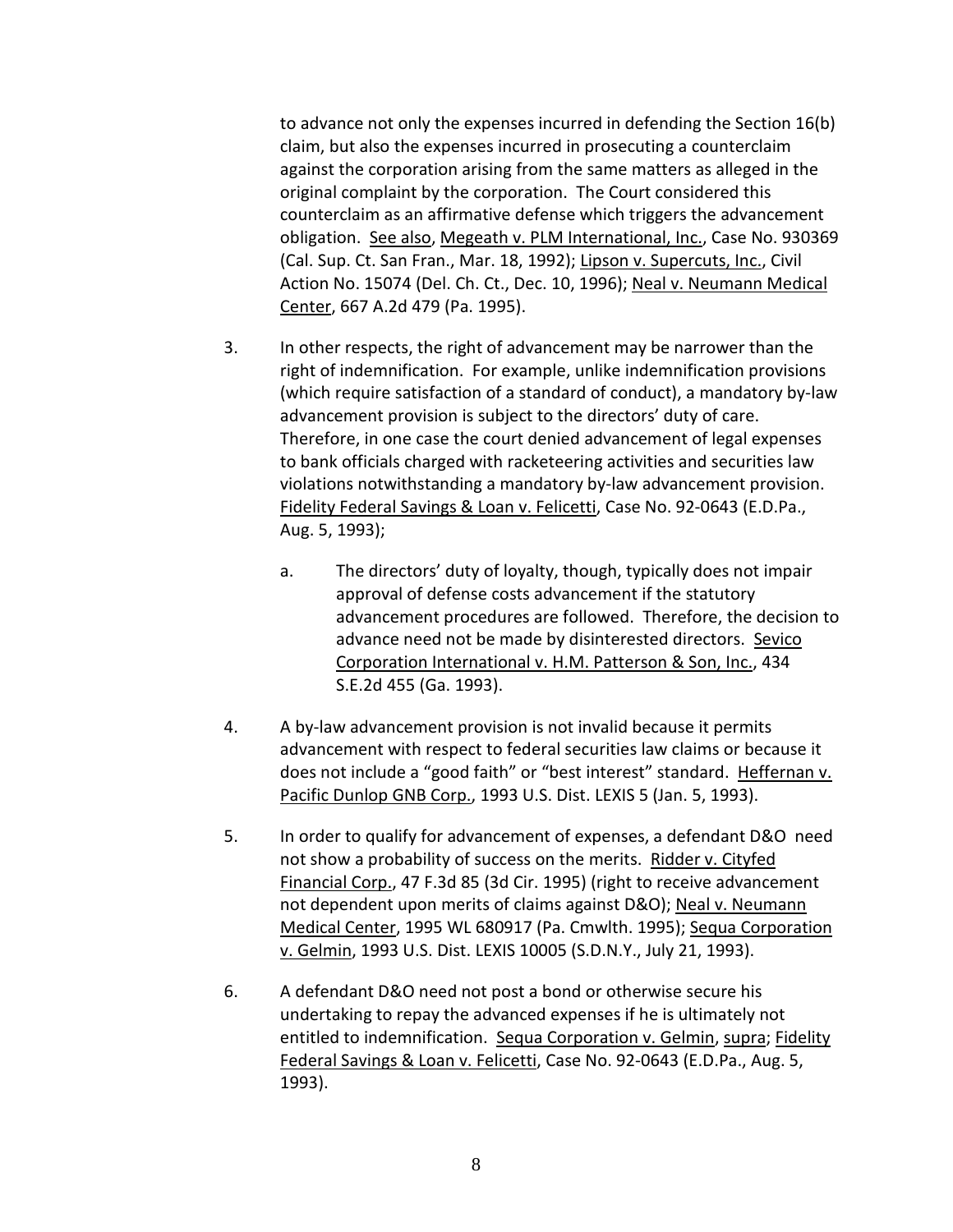- E. Nonexclusivity. The indemnification and advancement of expenses recognized by the Delaware and Ohio statutes are not deemed exclusive of any other rights that may be available to a person under a by-law, agreement, vote of stockholders or disinterested directors or otherwise. (Section 145(f), Delaware; § 1701.13(E)(6), Ohio). For this reason, corporations can craft ultra protection for its directors and officers through carefully drafted by-laws or other internal corporate documents.
	- 1. The courts have not yet resolved the issue whether this non-exclusivity clause in the statute permits indemnification otherwise prohibited by the indemnification statute. For example, can an internal corporate indemnification provision authorize or require a corporation to indemnify settlements by or judgments against its directors and officers in derivative suits? At least one court has held that the nonexclusivity clause permits that type of expansion of the indemnification statute. Heffernan v. Pacific Dunlop GNB Corp., 1993 U.S. Dist. LEXIS 5 (N.D. III., Jan. 5, 1993). Another recent case held the opposite, finding that the nonexclusivity clause does not authorize indemnification otherwise prohibited by the indemnification statute. Waltuch v. Conticommodity Services, Inc., 88 F.3d 87 (2d Cir. 1996).
	- 2. Most commentators agree that the non-exclusivity clause is subject to public policy constraints. See, e.g., R. Balotti & J. Finkelstein, The Delaware Law of Corporations and Business Organizations, Section 4.16, at 4-319 (2d ed. 1990). To determine the appropriate public policy constraints, courts may look to the constraints adopted by the legislature when it drafted the indemnification statutes. Thus, courts may be reluctant to permit corporations to indemnify for settlements or judgments in derivative suits pursuant to an internal indemnification provision.
	- 3. At least one court has rejected the argument that public policy bars indemnification pursuant to a non-exclusivity clause. PepsiCo, Inc. v. Continental Casualty Co., 640 F. Supp. 656, 660 (S.D.N.Y. 1986). The court also held that the non-exclusivity clause permits a corporation to indemnify without following the procedural requirements of the Delaware statutes. It is questionable, though, whether a Delaware court would be as willing to permit the non-exclusivity clause to circumvent these statutory provisions.

In Ohio, in an attempt to address the uncertainty regarding the scope of the nonexclusivity provision of the Ohio statute, the legislature amended the statute in 1986 to clarify that a grant of indemnification pursuant to the nonexclusivity clause is not limited by the restrictions, standards of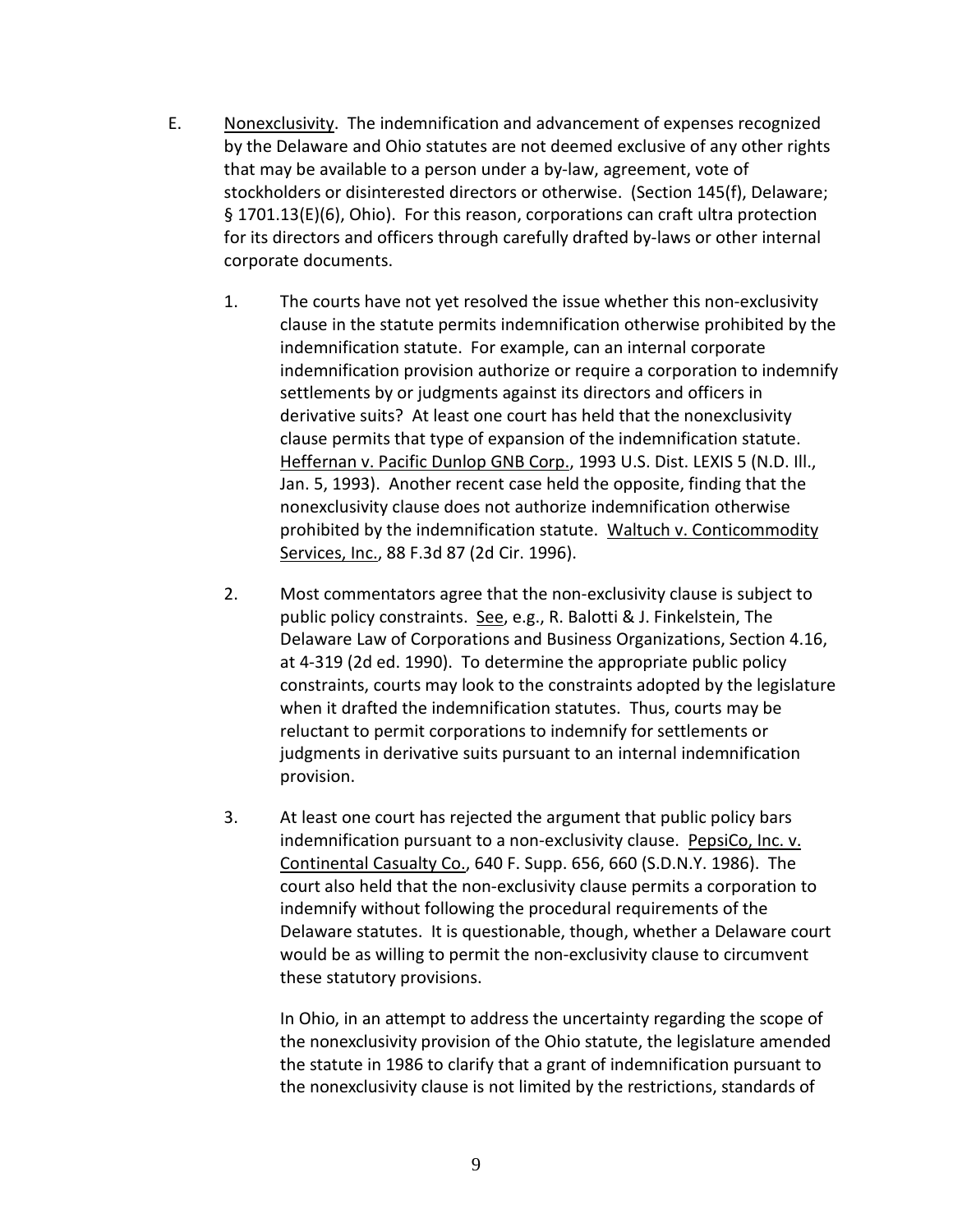conduct and procedural requirements contained in the first two divisions of the indemnification statute, which address permissive indemnification for third-party actions and actions brought by or in the right of the corporation. § 1701.13(E)(8). Thus, although there may be public policy constraints on indemnification under Ohio law that will be addressed by courts on a case-by-case basis, indemnification that goes beyond the Ohio statute is not per se unenforceable.

F. Partnership Indemnification. Unlike corporation statutes, state partnership statutes vary significantly with respect to indemnification rights and powers. Some states have partnership statutes which closely parallel the detailed indemnification rights and procedures applicable to corporations. Other states have extremely broad provisions. For example, the Delaware Revised Uniform Limited Partnership Act provides:

Subject to such standards and restrictions, if any, as are set forth in its partnership agreement, a limited partnership may, and shall have the power to, indemnify and hold harmless any partner or other person from and against any and all claims and demands whatsoever. [Section 17-108]

1. The Delaware Chancery Court has recognized that this statute is broader than the statutory indemnification provisions applicable to corporations and defers completely to the contracting parties to create and delimit rights and obligations with respect to indemnification and advancement of expenses. Delphi Easter Partners Limited Partnership v. Spectacular Partners, Inc., 1993 Del. Ch. LEXIS 318 (Del.Ch.Ct., Aug. 6, 1993).

#### III. INTERNAL INDEMNIFICATION PROVISION

- A. If the corporation wishes to assure maximum financial protection to its directors and officers, the company's internal indemnification provision in its certificate of incorporation, by-laws or indemnification agreement is crucial. The primary goal of such a provision is to mandate the indemnification and advancement which is otherwise permitted by the Delaware and Ohio statutes. However, numerous other "whistles and bells" can be included within such a provision to assure maximum protection. Attached as Exhibit B is a sample Delaware indemnification provision containing many provisions intended to maximize protection to the directors and officers. Some of those provisions include:
	- 1. The provisions provide for indemnification "to the full extent permitted by law".
	- 2. The provisions require indemnification, rather than merely permit the corporation to indemnity.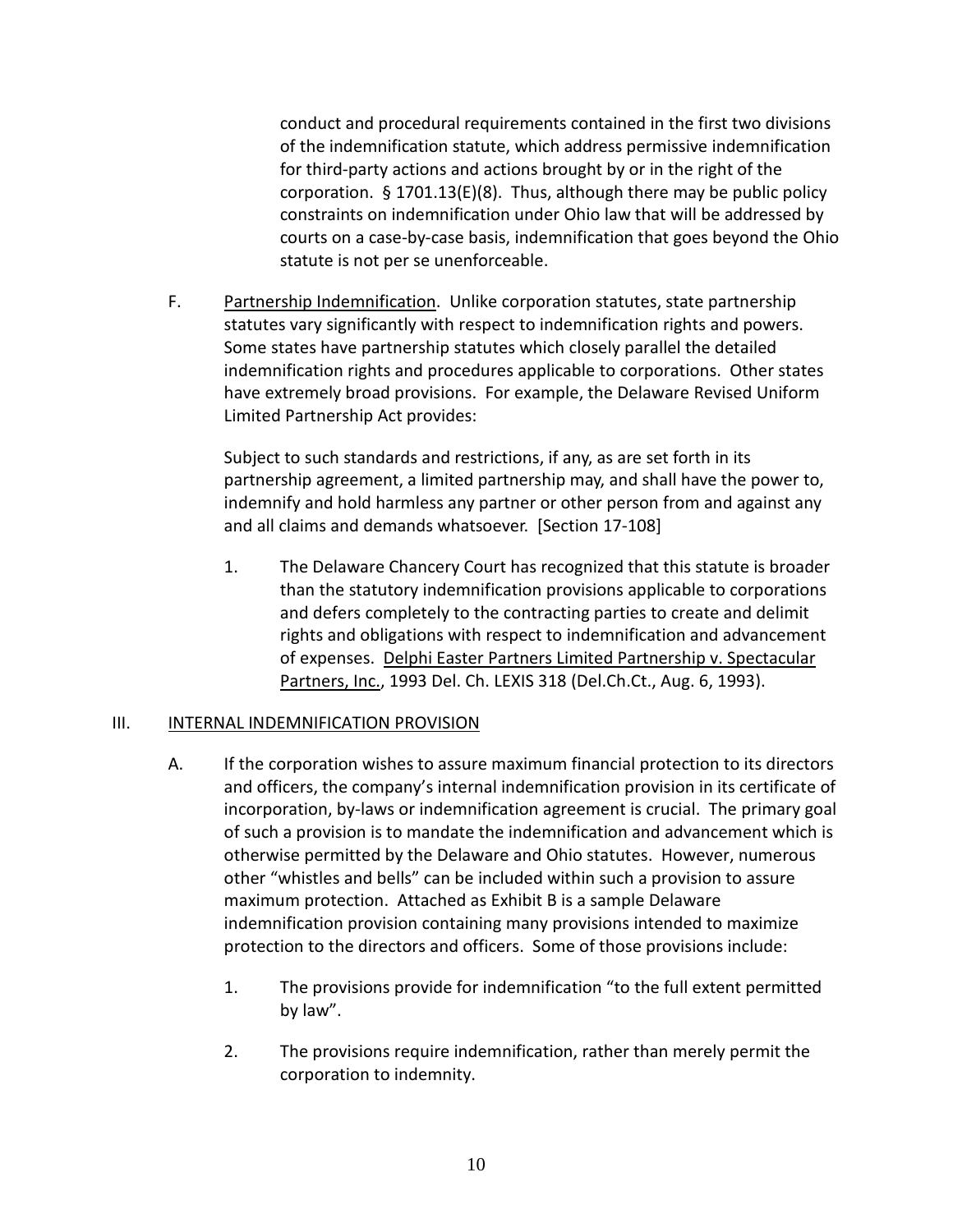- 3. The provisions require the advancement of defense expenses, subject only to an unsecured obligation to repay the expenses if a court subsequently determines the indemnification was not permitted.
- 4. The provisions shift the burden of proof to the corporation to prove that the director or officer is not entitled to the requested indemnification.
- 5. The provisions require the corporation to reimburse the director or officer for any expenses incurred in a claim against the corporation for such indemnification if the director or officer is successful in whole or in part.
- 6. The provisions provide that the director or officer has a right to an appeal or an independent de novo determination as to indemnification entitlement.
- 7. The provisions expressly state that the indemnification rights constitute a contract, is intended to be retroactive to events occurring prior to its adoption and shall continue to exist after the rescission or restrictive modification of the provision with respect to events occurring prior to that rescission or modification. Alternatively, a separate indemnification contract could be executed by the corporation and the director or officer.[1](#page-11-0)
- 8. The provisions state that any director or officer who serves a subsidiary of the corporation or any employee benefit plan of the corporation or such subsidiary is deemed to be providing such service at the request of the corporation. Thus, a D&O of a subsidiary will be entitled to indemnification from the subsidiary and the parent company.
- 9. The provisions require indemnification of expenses incurred by a director or officer as a plaintiff in a suit only if the board of directors approves prosecution of the suit by the D&O.
- B. When drafting these broad, ultra protective provisions, the corporation must decide whether only its directors and officers or others will be entitled to the broad protections. Although the Delaware statute permits indemnification of employees and agents, most corporations do not include such persons in the internal indemnification provision, instead relying upon the Board of Directors' ability to indemnify such persons as appropriate under the circumstances. A few companies deem it appropriate to include employees within the broad indemnification provisions, although it is highly questionable whether it is

<span id="page-11-0"></span> $\overline{a}$  $1$  If the by-law indemnification rights differ from rights created by an indemnification statute, the broad rights will likely apply. See, Slottow v. American Casualty Co. of Reading, 1993 U.S. App. LEXIS 19872 (9th Cir., August 4, 1993).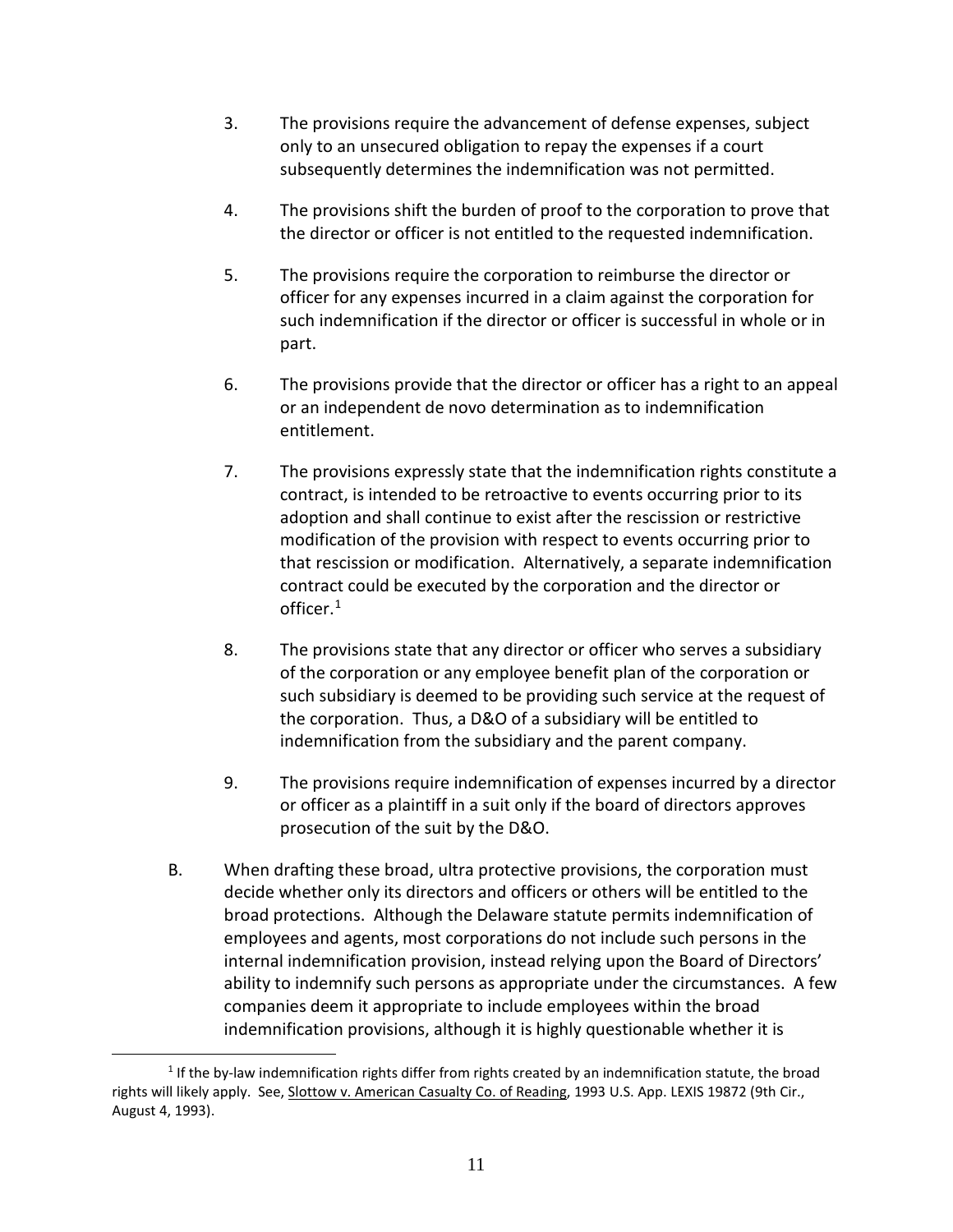appropriate to include agents, which include among others outside legal, accounting and investment banker professionals.

C. Because directors and officers face uninsured exposures in pollution and regulatory claims or claims by other insured directors and officers (among others), the scope of indemnification protection can be crucial. Therefore, periodic, competent review and revision of a corporation's internal indemnification provision should be an essential element of any D&O risk management program.

## IV. OUTSIDE DIRECTORSHIP LIABILITY

A. Virtually every state indemnification statute permits corporations to indemnify persons serving at the request of the corporation as directors, officers, employees or agents of an outside entity. The Delaware and Ohio statutes are typical and state in part as follows:

A corporation may indemnify any person who was or is a party...to any threatened, pending or completed action, suit or proceeding...by reason of the fact that he...is or was serving at the request of the corporation as a director, officer, employee or agent of another corporation, partnership, joint venture, trust or other enterprise....

(Section 145(a), Delaware; § 1701(E)(1), Ohio)

The following summarizes some of the important aspects of these statutes.

## B. Protected Persons

- 1. The statute applies to any person (not just directors and officers of the requesting corporation) serving in an outside directorship at the request of the corporation.
- 2. The statutes apply to any position with an outside entity. Although the term "outside directorship" is frequently used, it is somewhat of a misnomer since a person serving at the request of the corporation as a director, officer, employee or agent of the outside entity is eligible for protection. For example, if a person provides consultation or other assistance to an outside entity such that the person is deemed to be an agent of that outside entity, ODL indemnification protection may apply.
- 3. The statutes apply to service with any enterprise, including a corporation, partnership, joint venture, trust and employee benefit plans.
	- ODL indemnification can be afforded by a parent corporation to all directors and officers of all subsidiaries or affiliates, thereby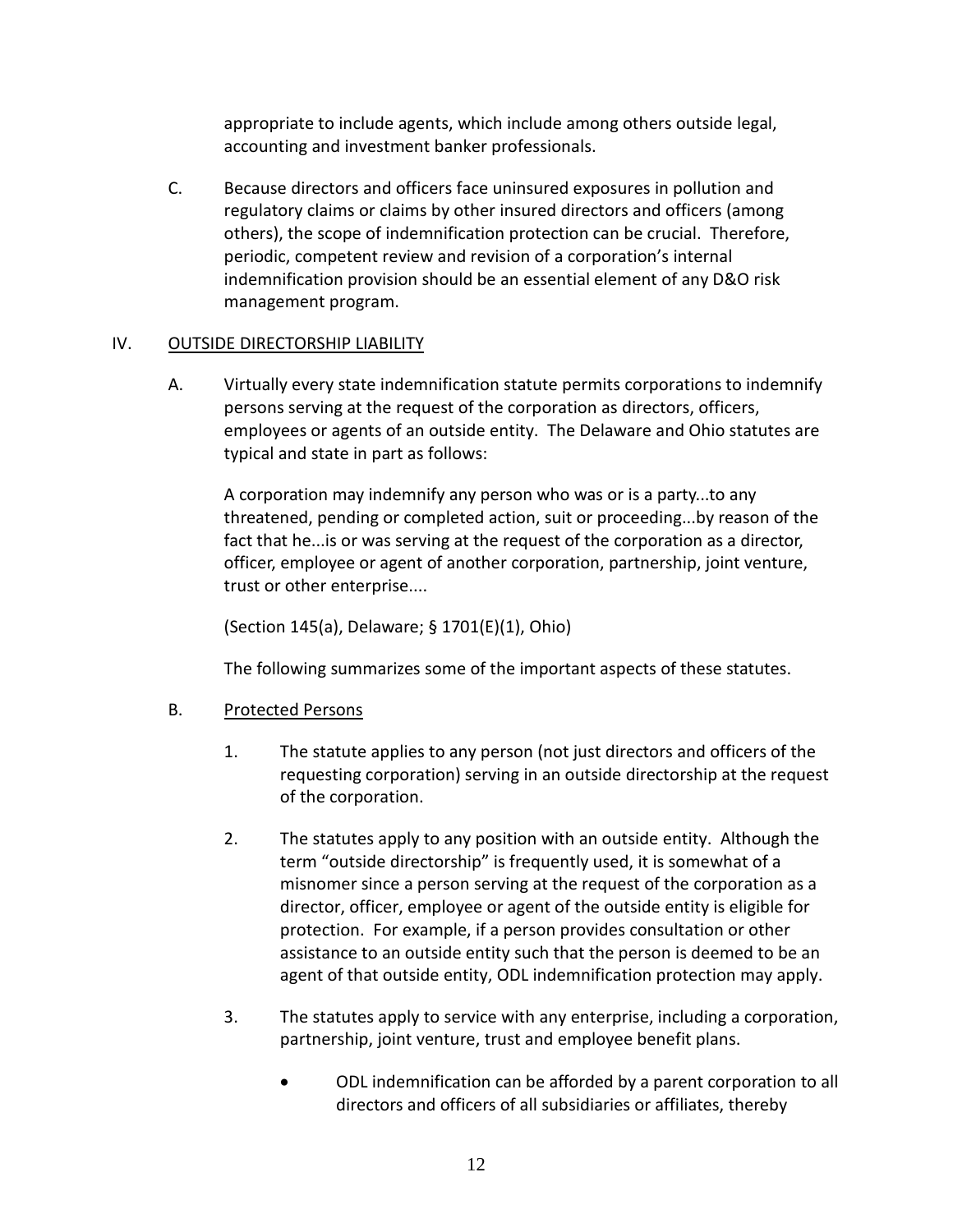providing backstop indemnification protection to the subsidiary D&Os in the event the subsidiary is legally or financially unable to provide indemnification. To implement such a concept, a provision similar to the following could be inserted in the parent corporation's mandatory by-law indemnification provision:

> Any person serving (i) as a director or officer of another corporation of which a majority of the shares entitled to vote in the election of its directors is held directly or indirectly by the Corporation, or (ii) in any capacity any employee benefit plan of the Corporation or of any corporation referred to in clause (i), shall be deemed to be doing so at the request of the Corporation.

Absent such a provision, the parent corporation is not required to indemnify directors and officers of a subsidiary. Stoddard v. Michigan National Corp., Case No. 125552 (Mich. App., April 8, 1992).

## C. Request

- 1. The statutes do not require a written request by the corporation for service in the outside directorship. Presumably, an oral request, if sufficiently proven, can trigger the indemnification authorization. Further, the Delaware Supreme Court has ruled that the election of a director to the board of a wholly-owned subsidiary by the 100% stockholder parent constituted a "request" that the director serve the subsidiary, and therefore, the director was entitled to indemnification for costs incurred in defending a third party action pursuant to Delaware statute and the parent's corporate bylaws. VonFeldt v. Stifel Financial Corp., 714 A. 2d 79 (Del. Sup. Ct. 1998)
- 2. The statutes do not require the request for service to be by the corporation's board of directors, officers or any particular person. Presumably, any person with actual or apparent authority to make the request on behalf of the corporation can bind the corporation.
- 3. In light of the foregoing, anyone with an expectation of ODL indemnification protection may have a basis for seeking indemnification since the statutes alone contain virtually no controls or limitations. For example, comments by an employee's superior or written policy statements encouraging employees to be active in civic or community organizations or suggesting to employees that they "support" or "help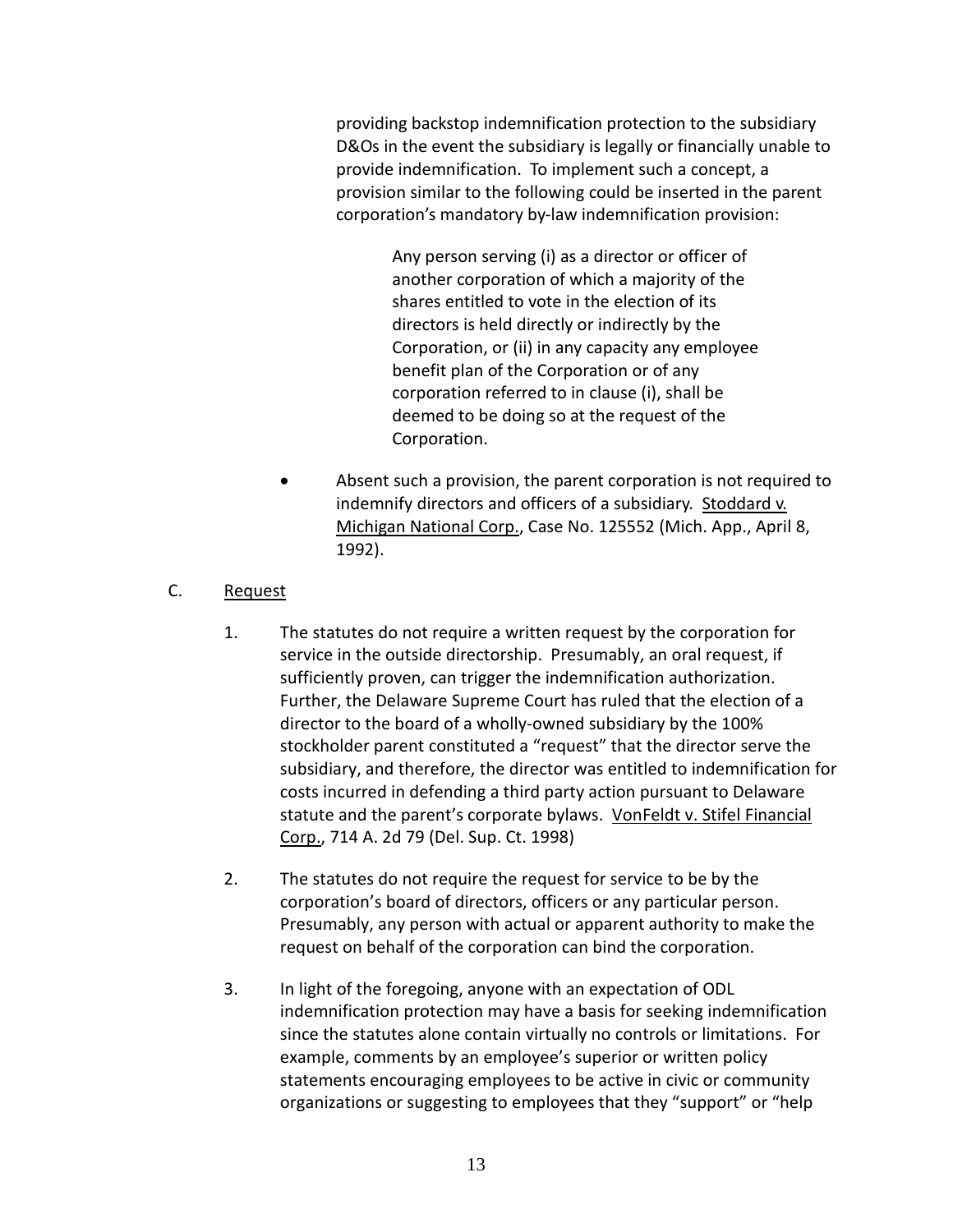out" another entity may be sufficient to invoke ODL indemnification protection.

Even if an employee serves at the request of his employer in an outside position, the ODL indemnification does not extend to acts in that outside position which occurred prior to the person's employment with the requesting corporation. National Union Fire Ins. Co. v. Emhart Corp., 1993 U.S. App. LEXIS 32226 (10th Cir., Dec. 13, 1993).

## D. Indemnified Claim

The statutes apply to any claim against a person serving in an outside directorship. When evaluating this indemnification exposure, one should consider not only the breach of duty and statutory claims typically covered under a D&O insurance policy, but also claims typically excluded by D&O insurance. Most notably, bodily injury and property damage claims against the outside directorship can create potentially enormous indemnification liability to the requesting corporation, particularly if the outside entity maintains no or inadequate general liability insurance coverage.

• The requesting corporation's general liability insurance may not cover this exposure because such insurance typically does not include ODL coverage.

## E. Mandatory Protection

- 1. The Delaware and Ohio statutes as quoted above, like all other state indemnification statutes in this regard, merely permit, but do not require corporations to indemnify ODL loss. However, many corporations restate verbatim the state indemnification statute in their by-laws and simply change the word "may" to "shall" in order to mandate the statutorily authorized indemnification. Under that type of corporate indemnification provision, this extremely broad, largely uncontrolled ODL exposure becomes a legal obligation of the corporation. The corporation may incur such a legal obligation, which may or may not be covered by insurance, as a result of conduct at any level within the corporate structure, including conduct by virtually any employee of the parent corporation or any subsidiary.
- 2. To control this unintended and potentially large exposure, corporations can implement an outside directorship program pursuant to which only those positions specifically approved by a defined corporate procedure will qualify for ODL indemnification protection.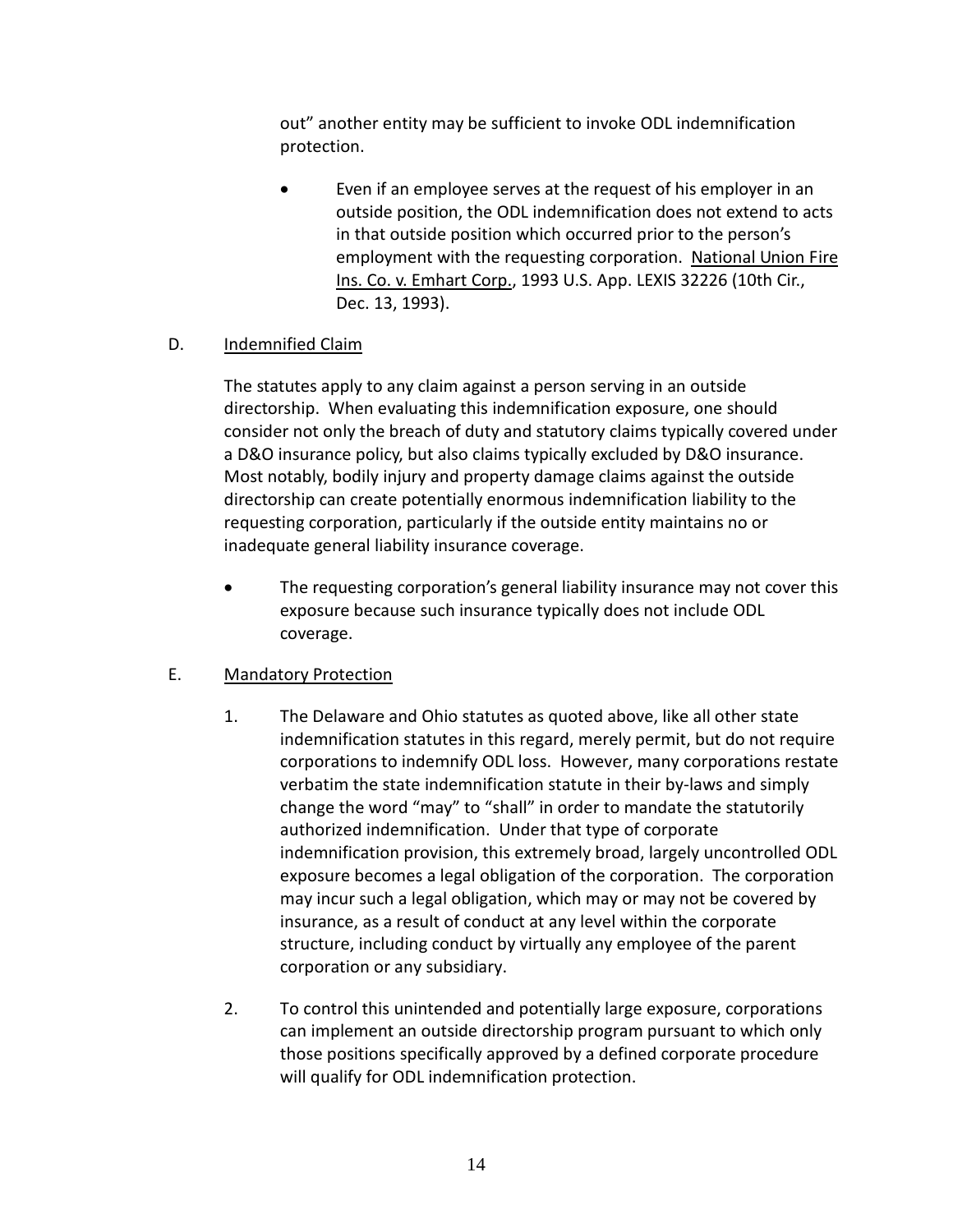#### V. NEED FOR D&O INSURANCE

- A. The perceived need for D&O insurance is based upon the premise that financial protection through an applicable state indemnification statute may be inadequate. Historically, the primary areas in which indemnification has been deemed inadequate to provide sufficient protection are as follows:
	- 1. The ability to indemnify for derivative suit judgments or settlements is severely limited or prohibited by most state indemnification statutes. The Delaware and Ohio statutes do not authorize indemnification of settlements or judgments in suits brought by or on behalf of the corporation (including derivative suits). This limitation is intended to avoid the circularity which would result if funds received by the corporation were simply returned to the person who paid them.
		- a. D&O insurance policies typically provide coverage for derivative suit settlements or judgments, subject to various "conduct" exclusions.
		- b. A few states have recently amended their indemnification statutes to limit or eliminate this indemnification restriction, at least under certain circumstances. See, e.g., Indiana Code § 23-1- 37; New York Bus. Corp. Law § 722.
	- 2. Indemnification against claims under the registration and anti-fraud provisions of the federal securities laws may be precluded by public policy or by pre-emption. The SEC's long-standing view is that such indemnification is against public policy and unenforceable. See 17 C.F.R. §§ 229.510 and 229.512(i). That position has received some judicial support. See, e.g., Globus v. Law Research Service, Inc., 418 F.2d 1276 (2nd Cir. 1969), cert. denied, 397 U.S. 913 (1970); Baker, Watts & Co. v. Miles & Stockbridge, 876 F.2d 1101 (4th Cir. 1989); First Golden Bancorporation v. Weiszman, 942 F.2d 726 (10th Cir. 1991); Eichenhotlz v. Brennan, 1995 U.S. App. LEXIS 6134 (3d Cir. 1995); Odette v. Shearson, Hammill & Co., 394 F. Supp. 946 (S.D.N.Y. 1975); Ades v. Deloitte & Touche, 1993 U.S. Dist. LEXIS 12901 (S.D.N.Y., Sept. 17, 1993). However, a settlement of federal securities law claims may be indemnified. Raychem Corp. v. Federal Insurance Co., 853 F.Supp. 1170 (N.D. Cal. 1994).
		- a. The SEC does not regard the maintenance of D&O insurance to be contrary to public policy, even where the corporation pays the premium for such insurance. See 17 C.F.R. § 230.461(c).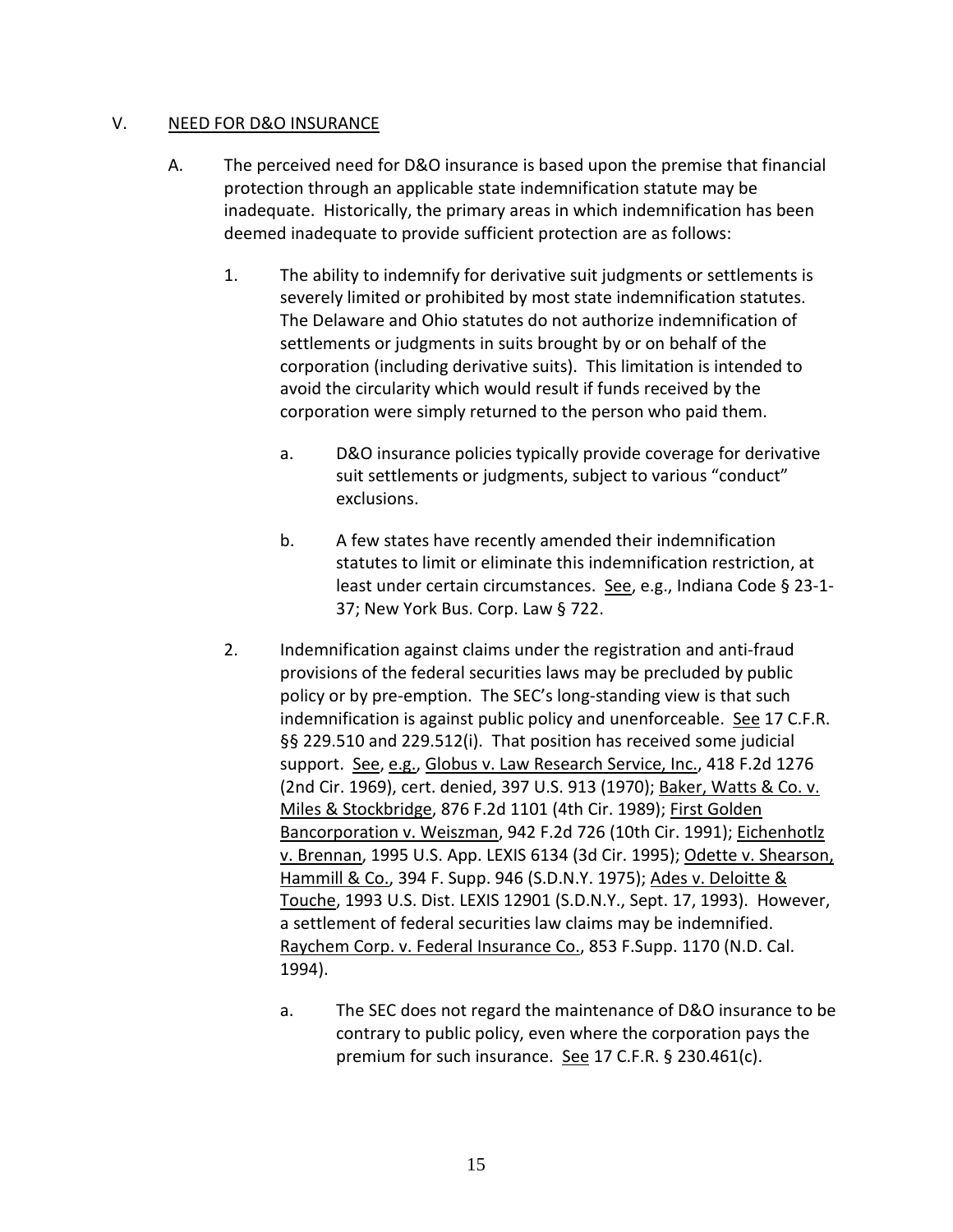- b. Public policy may limit indemnification under other federal statutes (e.g., RICO anti-trust laws) where Congress intended personal liability as a deterrent. See, Sequa Corporation v. Gelmin, 851 F.Supp. 106 (S.D.N.Y., 1993) (indemnification for RICO liability prohibited as against public policy). Also, Congress expressly prohibited indemnification of individuals adjudged liable under the Foreign Corrupt Practices Act of 1977. 15 U.S.C. § 78ff(c)(4) and § 78dd-2(b)(4). However, neither Congress nor public policy prohibits indemnification for liability under CERCLA. See, 42 U.S.C. § 9607(e); Witco Corp. v. Beekhus, 38 F.3d 682 (3d Cir. 1994); U.S. v. Lowe, 29 F.3d 1005 (5th Cir. 1994). Public policy may also prohibit indemnification for liability based on failure to pay payroll taxes. Plato v. State Bank of Alcester, No. 19580 (S.D., Nov. 6, 1996).
- c. Some D&O insurance policies provide coverage for certain securities and other federal law claims, subject to various "conduct" exclusions.
- 3. No indemnification is permitted unless certain standards set forth in the applicable indemnification statute are satisfied and a determination thereof is made by the designated person or body. The Delaware and Ohio statutes require the director or officer to have acted in good faith and in the reasonable belief that his actions were in, or at least not opposed to, the best interests of the corporation. A determination whether indemnification is proper in a given circumstance is to be made by the disinterested members of the board, by special counsel appointed by the board, by shareholders, or by a court.
	- a. D&O insurance may provide protection for acts which do not satisfy the "good faith" and "reasonable belief" standards, so long as the insurance coverage does not otherwise violate public policy.
	- b. D&O insurance may provide protection for a director or officer when the incumbent board chooses, for whatever reason, not to make the required determination and further refuses to submit the question to special counsel or the shareholders. This circumstance is apt to arise, for example, in the aftermath of a hostile takeover.
- 4. The corporation may be financially unable to fund the indemnification, either because it is insolvent or because of cash flow restraints. The 1997 Directors and Officers Liability Survey conducted by The Wyatt Company concluded that the average reported defense costs per case by U.S.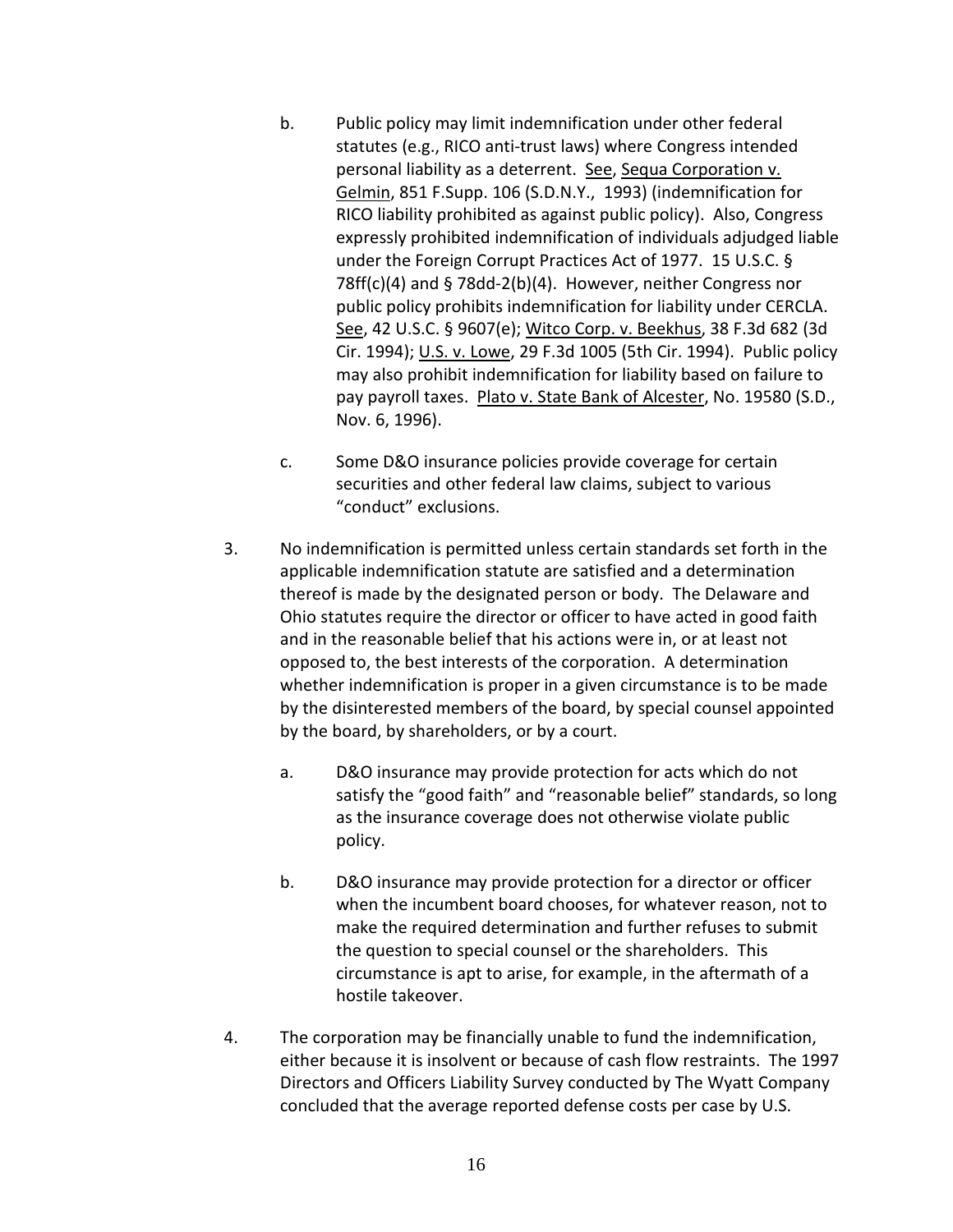business corporations for all reported closed D&O claims was approximately \$1 million and that the average reported payment to claimants was \$4.19 million. The average indemnity payment in shareholder litigation was \$7.51 million. In some cases, the payment of such large defense costs and settlements could impair a corporation's other business activities and thus this potential deficiency in indemnification protection can be equally applicable to both insolvent and solvent companies.

- a. Subject to the coverage limitations and exclusions, a D&O insurance policy ensures that adequate resources will be available to fund the defense of the corporate managers and any settlement or judgment incurred by them.
- b. Establishing a trust fund to pay the company's indemnification obligations is not an adequate substitute for D&O insurance since creditors or a receiver may be able to repudiate the establishment of the fund or otherwise attach fund assets. Gibson v. RTC, 1995 U.S. App. LEXIS 10469 (11th Cir. 1995).
- 5. Either the applicable law or the corporation's articles of incorporation or code of regulations may be modified to reduce or eliminate indemnification for directors or officers. Because protection is probably determined by the indemnification provision in effect at the time the indemnification is sought, rather than when the act giving rise to the claim occurred, such subsequent modification may reduce or eliminate protection otherwise expected by directors or officers.
- 6. Unique regulations applicable to certain types of financial institutions also limit the ability to indemnify directors and officers.
	- a. The Office of the Comptroller of the Currency ("OCC") has promulgated regulations regarding the indemnification of bank directors, officers and employees.
		- (1) Under 12 CFR § 7.5217, a national bank may provide in its articles of association for the indemnification of directors, officers and employees in accordance with the law of the state in which the bank's holding company is incorporated, or the Model Business Corporation Act.
		- (2) 12 CFR § 7.5217 prohibits indemnification of expenses, penalties or other payments incurred in an administrative proceeding or action by a bank regulatory agency which results in a final order assessing civil money penalties or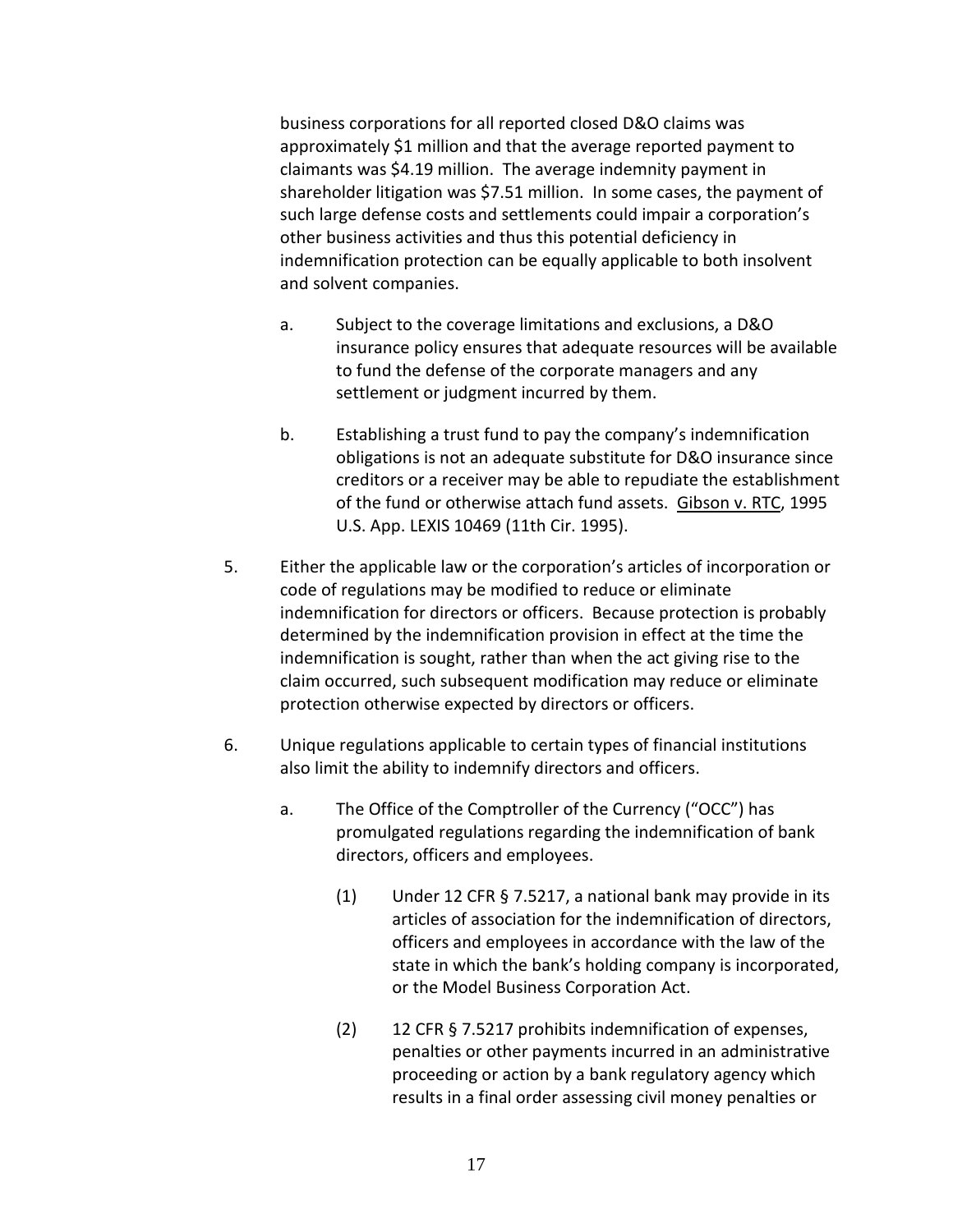requiring payments to the bank. 12 CFR § 7.5217 also prohibits insurance coverage in respect of an order assessing penalties.

- b. The Federal Home Loan Bank Board ("FHLBB") promulgated regulations regarding indemnification of S&L D&O's. See 12 CFR 545.121. FHLBB regulations continue to apply to formerly FSLICinsured institutions, unless they are superseded by new regulations of the Office of Thrift Supervision ("OTS"). Among other things, those regulations require the institution to give FHLBB (now OTS) at least 60 days notice of the intended indemnification. No indemnification is permitted if OTS objects to the indemnification within the 60 day period. In addition, no indemnification is permitted if the RTC sues D&O's for wrongful conduct. See, Adams v. RTC, 1993 U.S. Dist. LEXIS 12003 (D.Minn. Aug. 24, 1993); Musselman v. RTC, 1994 U.S. Dist. LEXIS 8642 (N.D. Ill., June 27, 1994). These regulations define the exclusive indemnification rights of D&Os of federal savings and loans unless by-law indemnification provisions adopted by the savings and loan and approved by the FHLBB create different rights. Gallagher v. RTC, 1993 U.S. Dist. LEXIS 15301 (N.D.Ill., Oct. 29, 1993).
	- (1) (1) When the RTC assumes control of a failed savings and loan, the corporation's indemnification obligations are not acquired by the RTC and indemnification for the D&Os in a suit by the RTC "is simply unavailable." RTC v. Greenwood, Case No. 92-CV-002 (D.Minn., Aug. 23, 1993).
	- (2) Indemnification pursuant to this regulation is mandatory only if the defendant D&O attains a favorable judgment in the enforcement action. Villarreal v. Metropolitan Bank and Trust Co., 213 Ill. Dec. 812, 660 N.E.2d 69 (Ill. App. 1995).
	- (3) Indemnification pursuant to this regulation is not authorized when the financial institution is insolvent. RTC v. Baker, 1994 U.S. LEXIS 16218 (E.D. Pa. 1994).
- c. The Crime Control Act of 1990, enacted by Congress in October 1990, authorizes the FDIC to prohibit or limit an insured depository institution or holding company from indemnifying D&O's against certain loss and from purchasing D&O insurance coverage for that loss.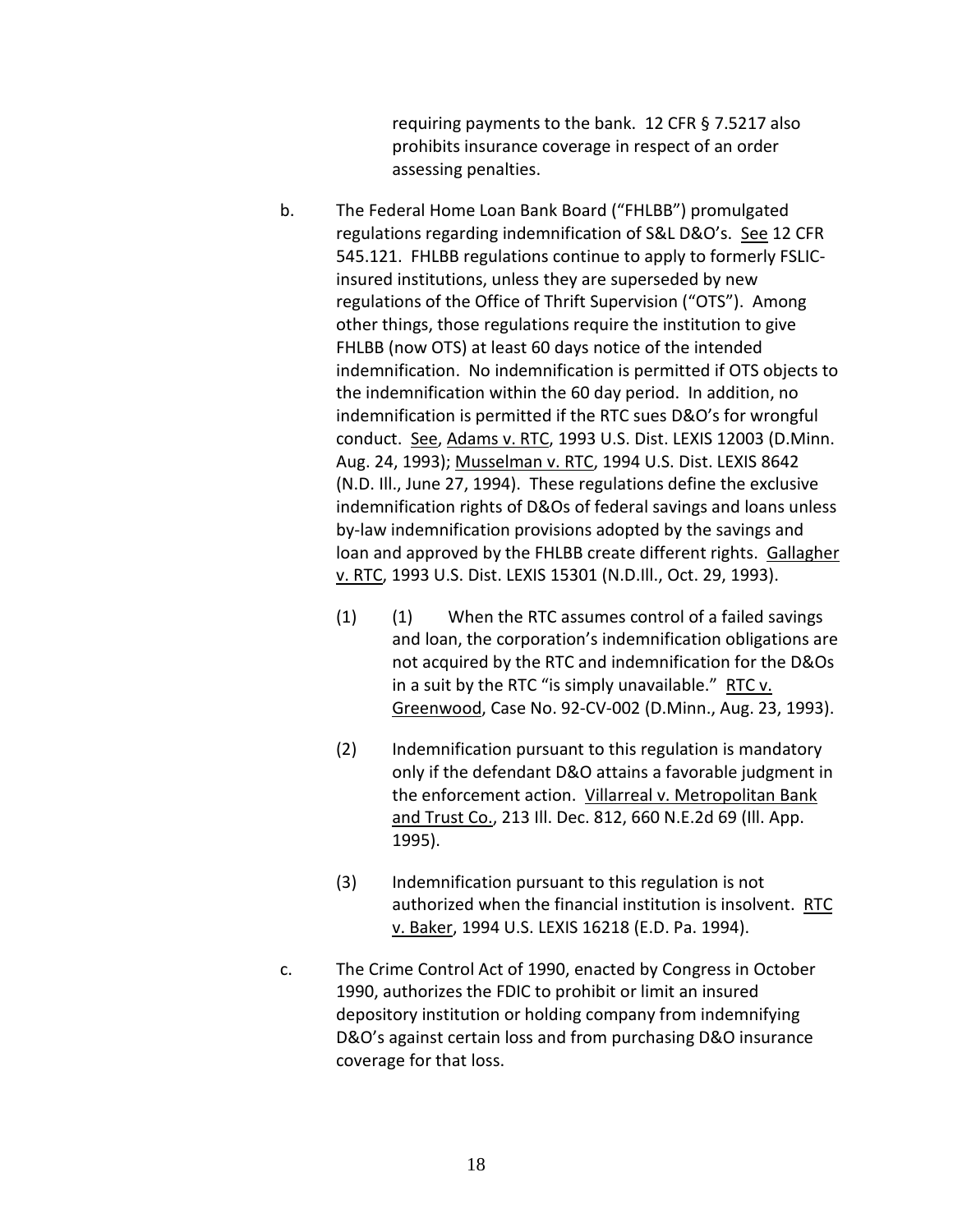- (1) Loss potentially subject to this prohibition or limitation includes any liability or legal expense incurred by a director, officer or employee with regard to any administrative proceeding or civil action by a federal banking agency that results in a final order under which the person is (i) assessed a civil money penalty; (ii) removed or prohibited from participating in conduct of the affairs of the depository institution; or (iii) required to take certain affirmative action pursuant to a cease-and-desist order.
- (2) Proposed regulations have been issued by the FDIC to implement the statute. Both the statute and the proposed regulations do not appear to prohibit the D&Os from directly purchasing their own insurance to cover these losses. Thus, D&Os may choose to personally pay a small portion of the bank's D&O insurance premium in order to maintain coverage for these losses.
- 7. From the corporation's standpoint, D&O insurance also shifts the risk of liability for indemnification claims to a third party. Thus, in addition to assuring the directors and officers of financial protection, D&O insurance also serves as a risk management tool to address potentially large corporate exposure.

## VI. CONCLUSION

- A. The area of D&O indemnification is complex and raises difficult corporate, management, legal and financial issues. Because the law and legal creativity relating to indemnification are constantly evolving, a corporation's indemnification program should similarly evolve. Absent thoughtful analysis and state-of-the-art implementation of indemnification planning, directors and officers may forego financial protection which is otherwise available for uninsured exposures, thereby subjecting their personal assets to risk unnecessarily.
- B. This analysis also is important as corporations maintain higher D&O insurance retentions for the corporate reimbursement coverage and as corporations consider alternative D&O insurance products such as those offered by CODA and Aetna which provide only D&O but not corporate reimbursement coverage.